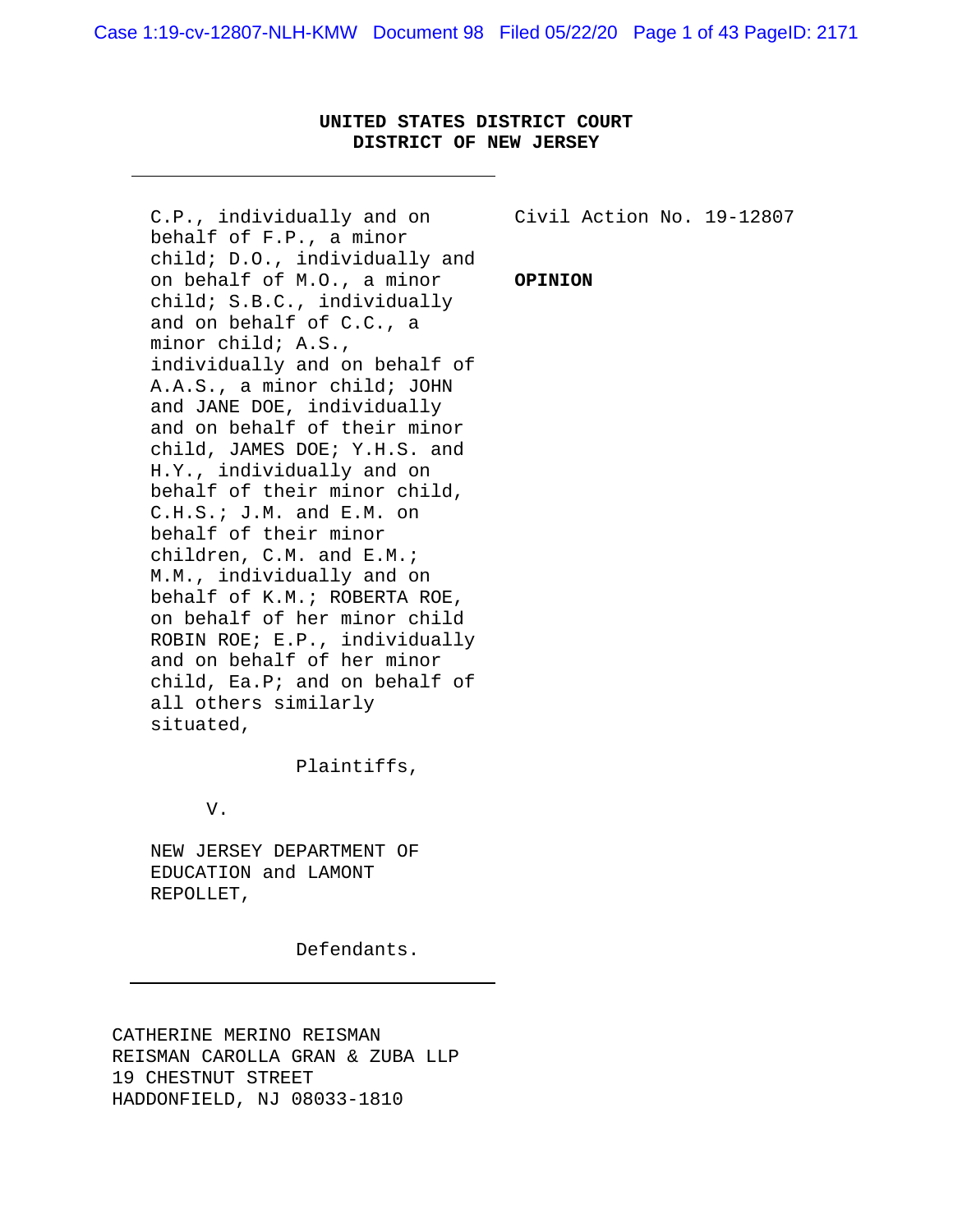LISA MARIE QUARTAROLO JOHN RUE & ASSOCIATES, LLC 694 ROUTE 15 SOUTH LAKE HOPATCONG, NJ 07849

DAVID R. GILES 34 RYNDA ROAD SOUTH ORANGE, NJ 07079

DENISE LANCHANTIN DWYER LAW OFFICE OF DENISE LANCHANTIN DWYER LLC 5 DUXBURY CT PRINCETON JUNCTION, NJ 08550-2137

DONALD A. SOUTAR JOHN RUE AND ASSOCIATES 37 MAIN STREET SPARTA, NJ 07871

JEFFREY IAN WASSERMAN WASSERMAN LEGAL LLC 30B VREELAND ROAD SUITE 120 FLORHAM PARK, NJ 07932

KRISTA LYNN HALEY JOHN RUE & ASSOCIATES 37 MAIN ST. SPARTA, NJ 07871

SARAN QIANA EDWARDS JOHN RUE & ASSOCIATES 37 MAIN STREET SPARTA, NJ 07871

JOHN DOUGLAS RUE JOHN RUE & ASSOCIATES 694 ROUTE 15 SOUTH SUITE 206 LAKE HOPATCONG, NJ 07849

> *Counsel for Plaintiffs C.P., individually and on behalf of F.P., a minor; D.O., individually and on behalf of M.O., a minor; A.S., individually and on behalf of A.A.S., a minor; S.B.C., individually and on behalf of C.C., a minor; John Doe, individually and on behalf of James Doe, a minor; Jane*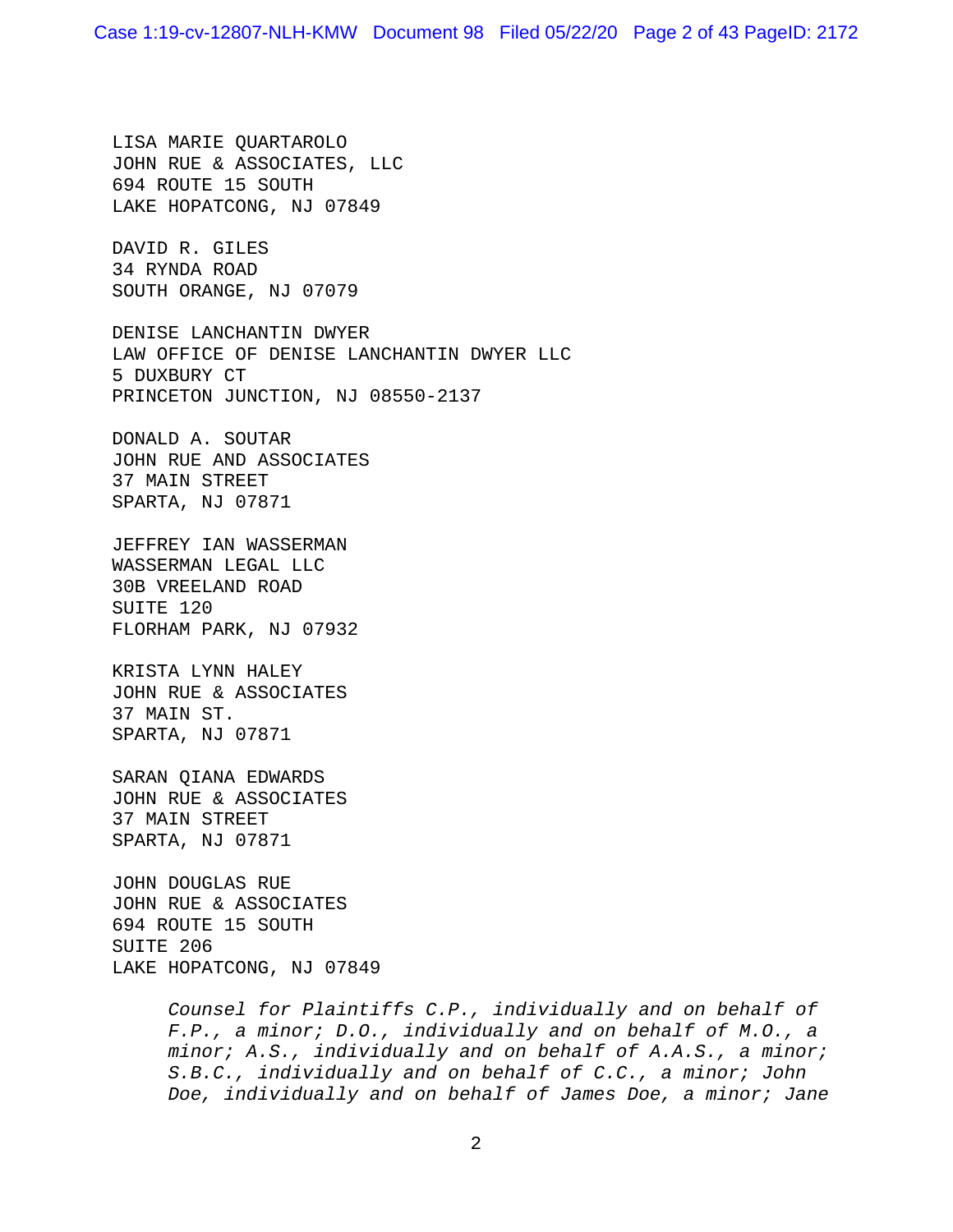*Doe, individually and on behalf of James Doe, a minor; Y.H.S., individually and on behalf of C.H.S., a minor; H.Y., individually and on behalf of C.H.S., a minor; J.M., individually and on behalf of E.M., a minor; E.M., individually and on behalf of C.M., a minor; M.M., individually and on behalf of K.M., a minor.*

THOMAS JOSEPH O'LEARY WALSH PIZZI O'REILLY FALANGA LLP THREE GATEWAY CENTER 100 MULBERRY STREET 15TH FLOOR NEWARK, NJ 07102

DAVID DANA CRAMER WALSH PIZZI O'REILLY FALANGA LLP THREE GATEWAY CENTER 100 MULBERRY STREET 15TH FLOOR NEWARK, NJ 07102

ZAHIRE DESIREE ESTRELLA-CHAMBERS WALSH PIZZI O'REILLY FALANGA LLP THREE GATEWAY CENTER 100 MULBERRY STREET 15TH FLOOR NEWARK, NJ 07102

CATHERINE MERINO REISMAN REISMAN CAROLLA GRAN & ZUBA LLP 19 CHESTNUT STREET HADDONFIELD, NJ 08033-1810

LISA MARIE QUARTAROLO JOHN RUE & ASSOCIATES, LLC 694 ROUTE 15 SOUTH LAKE HOPATCONG, NJ 07849

DAVID R. GILES 34 RYNDA ROAD SOUTH ORANGE, NJ 07079

DENISE LANCHANTIN DWYER LAW OFFICE OF DENISE LANCHANTIN DWYER LLC 5 DUXBURY CT PRINCETON JUNCTION, NJ 08550-2137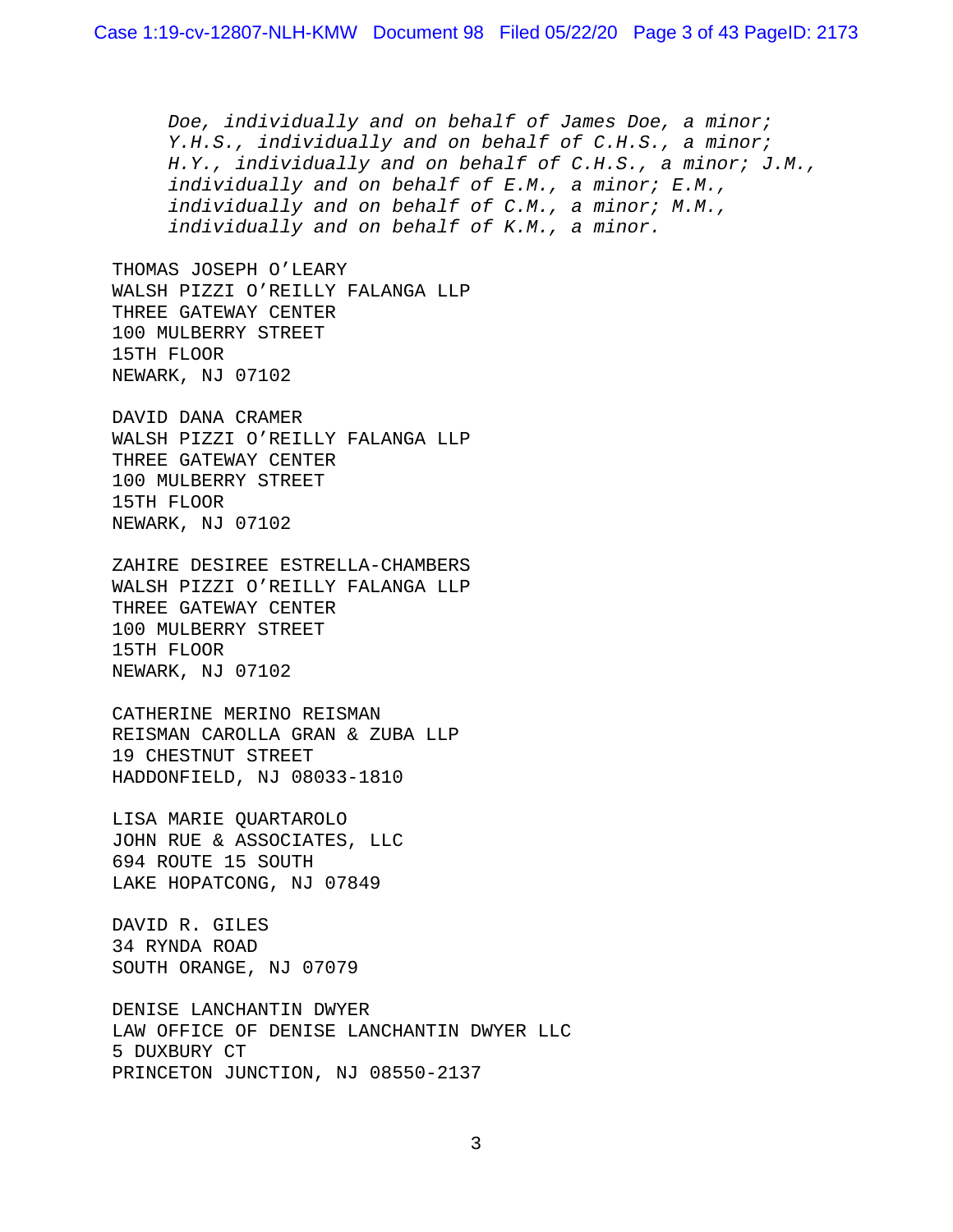DONALD A. SOUTAR JOHN RUE AND ASSOCIATES 37 MAIN STREET SPARTA, NJ 07871

JEFFREY IAN WASSERMAN WASSERMAN LEGAL LLC 30B VREELAND ROAD SUITE 120 FLORHAM PARK, NJ 07932

KRISTA LYNN HALEY JOHN RUE & ASSOCIATES 37 MAIN ST. SPARTA, NJ 07871

SARAN QIANA EDWARDS JOHN RUE & ASSOCIATES 37 MAIN STREET SPARTA, NJ 07871

JOHN DOUGLAS RUE JOHN RUE & ASSOCIATES 694 ROUTE 15 SOUTH SUITE 206 LAKE HOPATCONG, NJ 07849

> *Counsel for Plaintiffs J.M., individually and on behalf of E.M., a minor; E.M., individually and on behalf of C.M., a minor.*

JEFFREY IAN WASSERMAN WASSERMAN LEGAL LLC 30B VREELAND ROAD SUITE 120 FLORHAM PARK, NJ 07932

JOHN DOUGLAS RUE JOHN RUE & ASSOCIATES 694 ROUTE 15 SOUTH SUITE 206 LAKE HOPATCONG, NJ 07849

*Counsel for Plaintiff Roberta Roe.*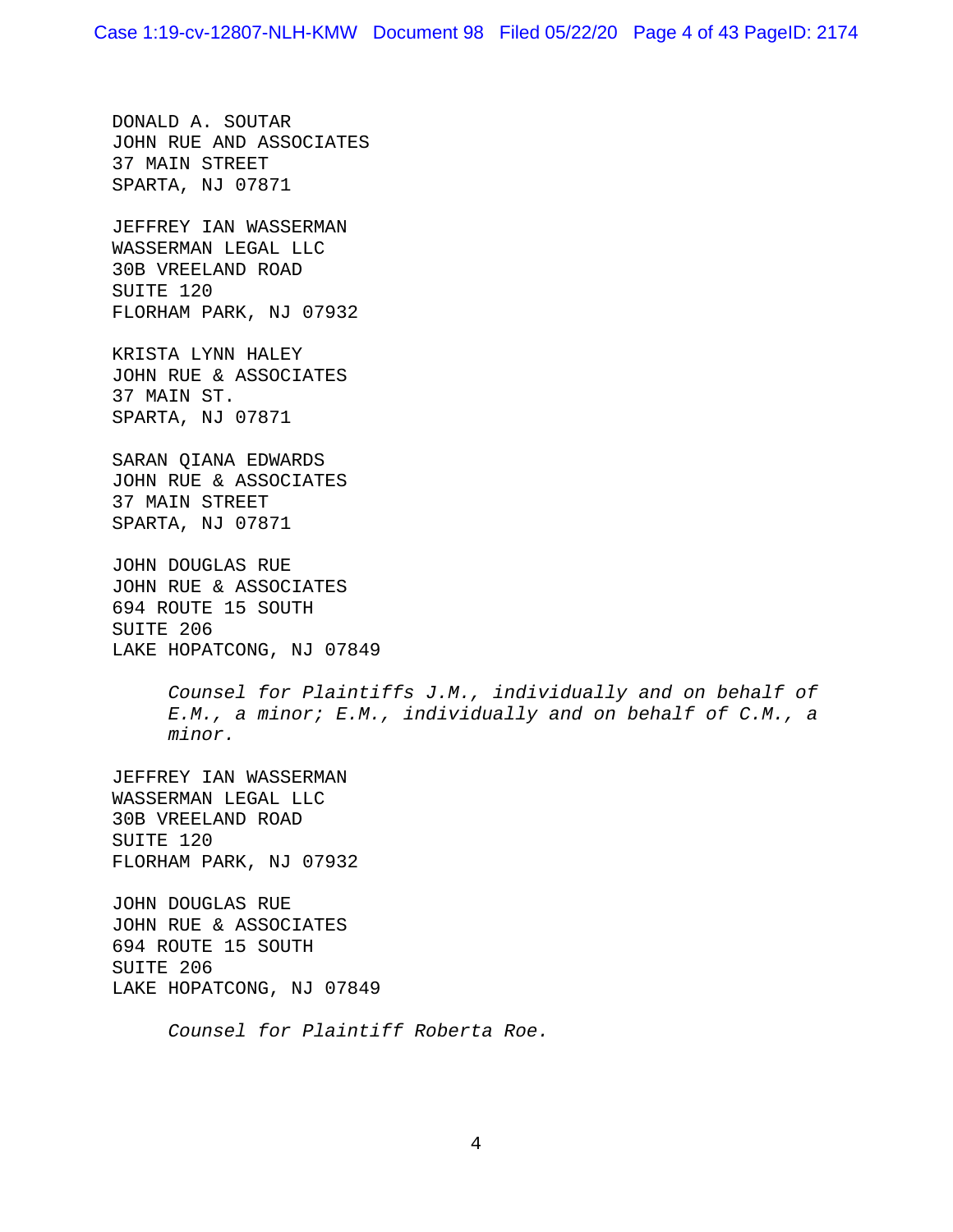AIMEE BLENNER STATE OF NEW JERSEY OFFICE OF THE ATTORNEY GENERAL 25 MARKET STREET P.O. BOX 112 TRENTON, NJ 08625

KERRY SORANNO STATE OF NEW JERSEY OFFICE OF THE ATTORNEY GENERAL 25 MARKET STREET P.O. BOX 112 TRENTON, NJ 08625

LAUREN AMY JENSEN STATE OF NEW JERSEY OFFICE OF THE ATTORNEY GENERAL 25 MARKET STREET P.O. BOX 112 TRENTON, NJ 08625

*Counsel for Defendants.* 

JENNIFER N. ROSEN VALVERDE EDUCATION LAW CENTER RUTGERS UNIVERSITY SCHOOL OF LAW 123 WASHINGTON STREET NEWARK, NJ 07102

> *Counsel for Amici Curiae SPAN Parent Advocacy Network; Advocates for Children of New Jersey; Council of Parent Attorneys and Advocates; Disability Rights New Jersey; Educational Law Center; NJ Special Education Practitioners; Volunteer Lawyers for Justice; Esther Canty-Barnes, Esq.; and Jennifer N. Rosen Valverde, Esq.*

### **HILLMAN, District Judge**

Plaintiffs, $1$  a putative class of disabled minor children and

<sup>1</sup> This putative class action involves ten sets of named plaintiffs, all identified by their initials only. To facilitate accuracy and clarity in identifying these various plaintiffs, each will be referred to in this Opinion according to the following definitions: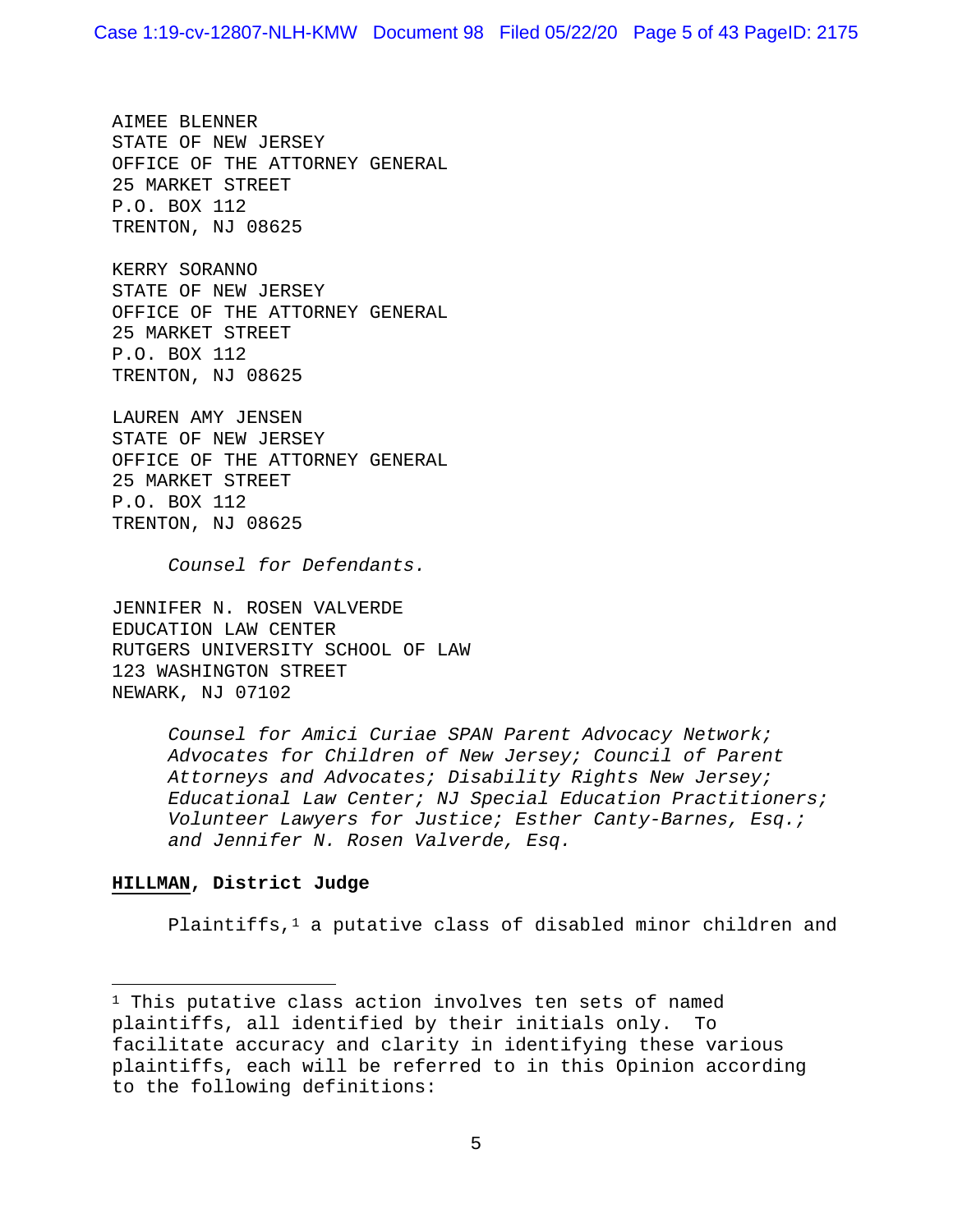their parents, seek injunctive relief from what they allege is New Jersey's systemic mishandling of special education due

- C.P., individually and on behalf of F.P., a minor child, will hereafter be identified as "the C.P. Family";
- D.O., individually and on behalf of M.O., a minor child, will hereafter be identified as "the D.O. Family";
- S.B.C., individually and on behalf of C.C., a minor child, will hereafter be identified as "the S.B.C. Family";
- A.S., individually and on behalf of A.A.S., a minor child, will hereafter be identified as "the A.S. Family";
- JOHN and JANE DOE, individually and on behalf of their minor child, JAMES DOE, will hereafter be identified as "the Doe Family";
- Y.H.S. and H.Y., individually and on behalf of their minor child, C.H.S., will hereafter be identified as "the Y.H.S. Family";
- J.M. and E.M. on behalf of their minor children, C.M. and E.M., will be identified in two way. When the Court refers to that portion of this action filed by J.M. and E.M. on behalf of their child C.M., the Court will refer to these plaintiffs as the "C.M. Family." When the Court refers to that portion of this action filed by J.M. and E.M. on behalf of their child E.M., the Court will refer to these plaintiffs as the "E.M. Family";
- M.M., individually and on behalf of K.M., will hereafter be identified as "the K.M. Family";
- ROBERTA ROE, on behalf of her minor child ROBIN ROE, will hereafter be identified as "the Roe Family"; and
- E.P., individually and on behalf of her minor child, Ea.P, will hereafter be identified as "the E.P. Family"; and
- Where all plaintiffs are being referenced collectively, the Court uses the term "Plaintiffs."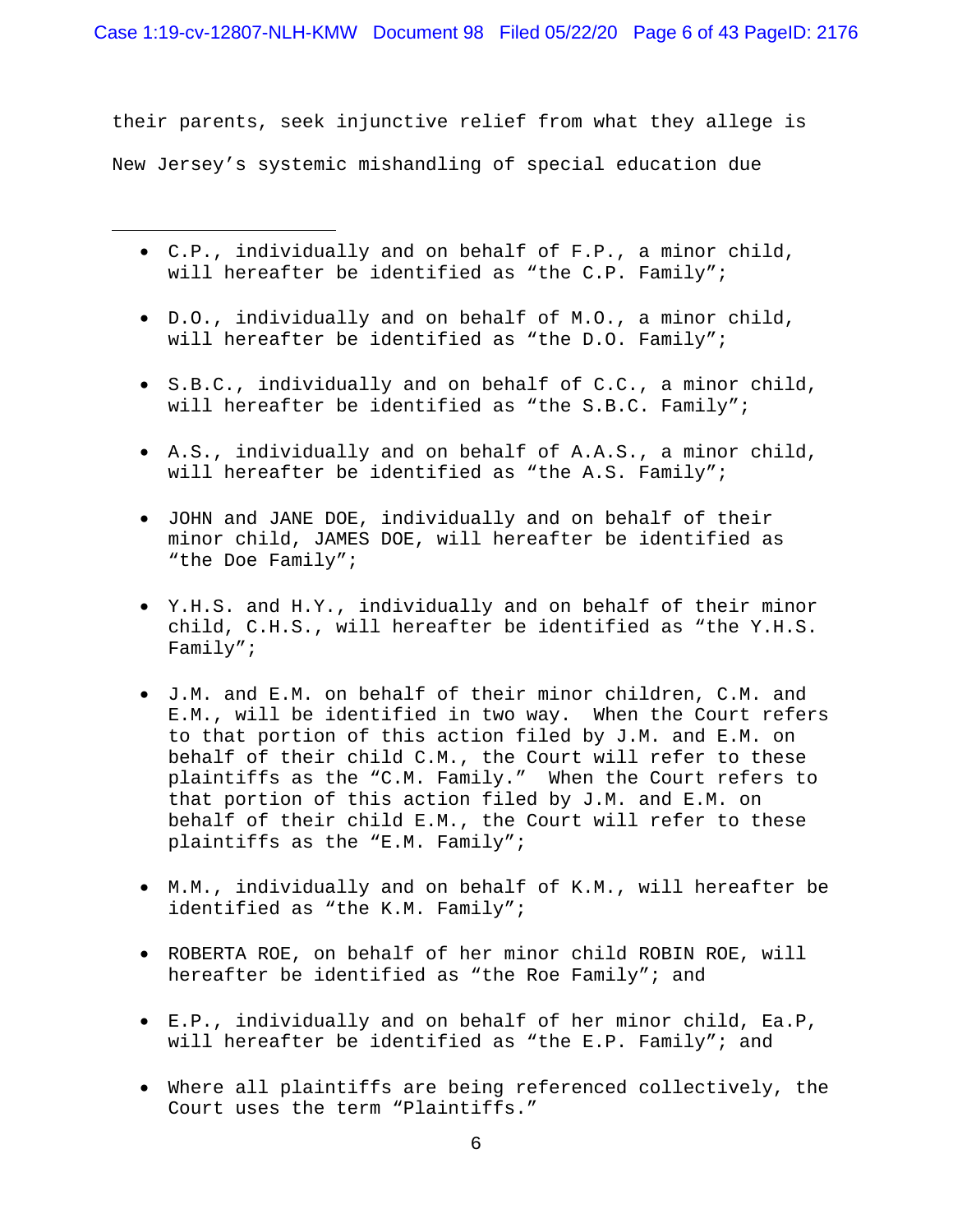process petitions, in violation of the Individuals with Disabilities Education Act ("IDEA"), 20 U.S.C. § 1400, *et seq*. The New Jersey Department of Education ("NJDOE") and its commissioner, Lamont Repollet ("Repollet") (collectively, "Defendants"), move to dismiss Plaintiffs' action (ECF No. 90) (the "Motion"). In deciding Defendants' Motion, the Court benefits greatly from the parties' extensive briefing and thorough oral advocacy on the matter. Additionally, the Court has received briefing and oral advocacy from *amici curiae* SPAN Parent Advocacy Network; Advocates for Children of New Jersey; Council of Parent Attorneys and Advocates; Disability Rights New Jersey; Educational Law Center; NJ Special Education Practitioners; Volunteer Lawyers for Justice; Esther Canty-Barnes, Esq.; and Jennifer N. Rosen Valverde, Esq. Equipped with the positions of all interested parties, for the reasons that follow, Defendants' Motion will be granted in part and denied in part.

The Court also has several additional motions pending before it. First, there is a motion by Defendants to dismiss Plaintiffs' first amended complaint (ECF No. 28). Because the second amended complaint supersedes the first amended complaint, and because the parties have fully briefed the present Motion, the Court will deny as moot Defendants' motion to dismiss the first amended complaint. Next the Court has before it (1)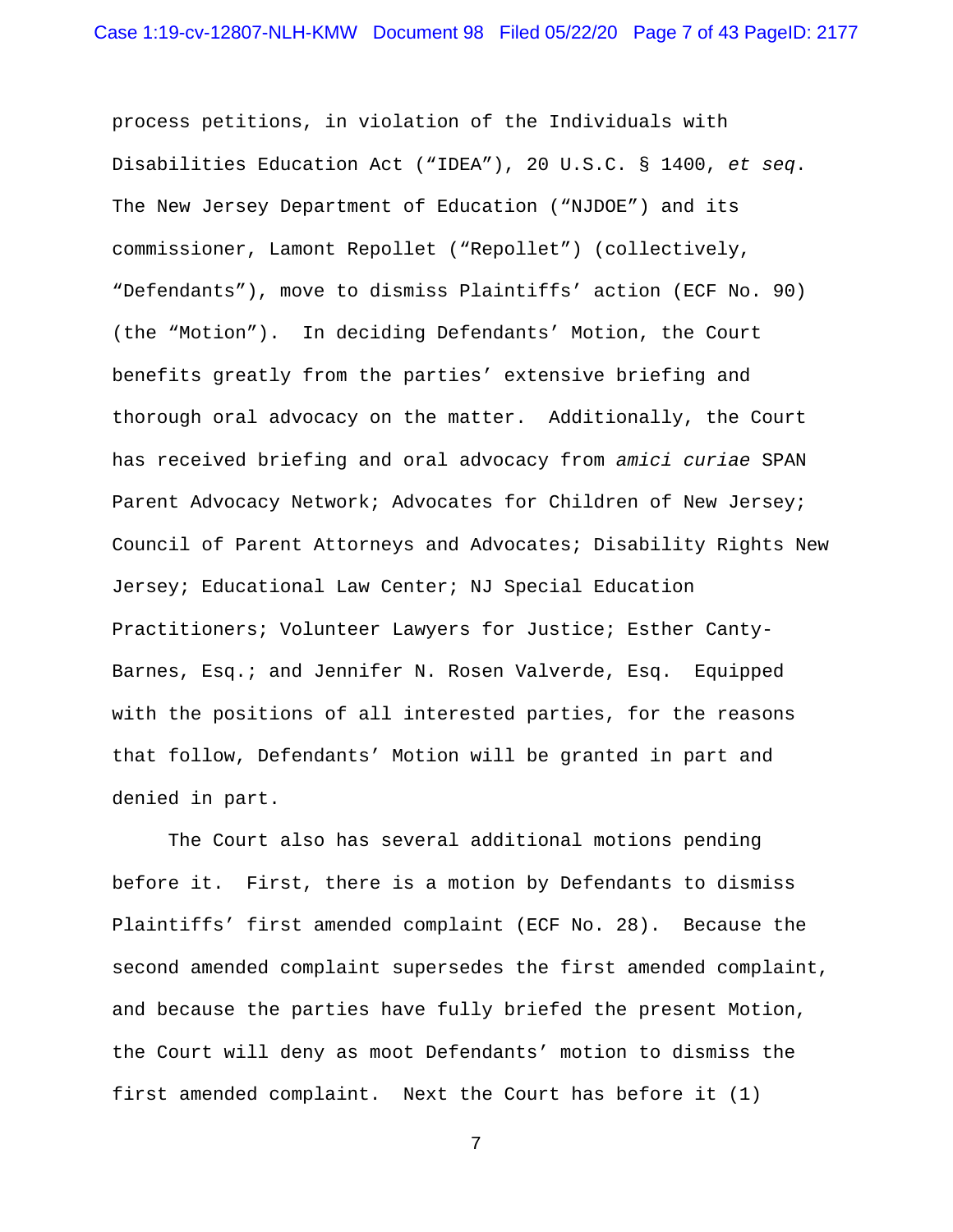Plaintiffs' motion for class certification (ECF No. 30), (2) Plaintiffs' motion for a preliminary injunction seeking to enjoin further violations of the IDEA (ECF No. 31), and (3) Plaintiffs' motion for a preliminary injunction seeking to enjoin Defendants from promulgating and enforcing certain rules and regulations that Plaintiffs contend would cause additional violations of the IDEA. Plaintiffs' motions for class certification and for preliminary injunctive relief will be addressed separately, and in due course.

### **RELEVANT PROCEDURAL HISTORY**

On May 22, 2019, Plaintiffs filed an initial complaint in this matter (ECF No. 1). Shortly thereafter, on August 26, 2019, Plaintiffs filed a first amended complaint (ECF No. 21). On October 15, 2019, Defendants moved to dismiss the first amended complaint (ECF No. 28). On October 25, 2019, Plaintiffs moved for class certification (ECF No. 30) and simultaneously moved for the first of two preliminary injunctions (ECF No. 31). On January 29, 2020, Plaintiffs moved for a second preliminary injunction on separate grounds (ECF No. 69). The parties fully briefed each of these motions, and on February 18, 2020, the Court entertained oral argument on them. That hearing was continued on March 2, 2020. During oral argument on February 18, 2020, for reasons expressed on the record, the Court invited Plaintiffs to file a second amended complaint to more fully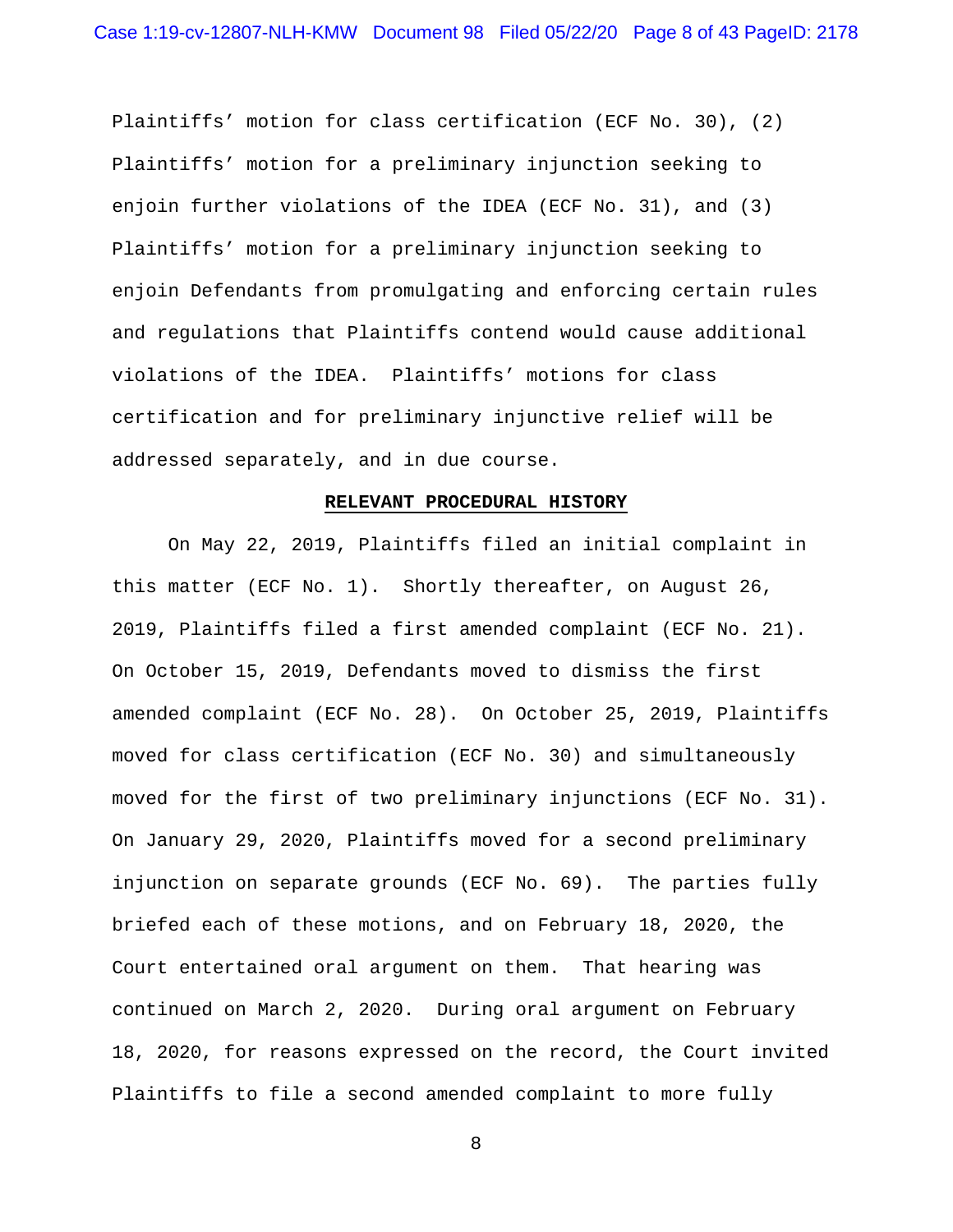explain certain factual allegations; Plaintiffs did so on February 27, 2020 (ECF No. 78) (the "Second Amended Complaint" or "2AC").

On March 26, 2020, Defendants moved to dismiss Plaintiffs' Second Amended Complaint (ECF No. 90). On April 9, 2020, Plaintiffs opposed Defendants' Motion (ECF No. 95). As such, Defendants' Motion is fully briefed and ripe for adjudication.

#### **BACKGROUND**

#### I. The IDEA

Congress enacted the IDEA to, among other things, ensure "the rights of children with disabilities and parents of such children are protected[.]" 20 U.S.C.  $\S$  1400(d)(1)(A)-(B). The IDEA requires that every child with a disability receive a free appropriate public education (a "FAPE") from their public school if that school receives federal funding under the IDEA. 20 U.S.C. § 1412(a)(1)(A); 34 C.F.R. § 300.101(a). The term "free appropriate public education" means the provision of "special education and related services" that meet certain criteria. 20 U.S.C. § 1401(9). The IDEA also guarantees parents of disabled children a right to participate in the educational programming offered to their children.

To ensure that public schools adequately provide a FAPE and that the rights of disabled students and their parents are not infringed, Congress enacted various "procedural safeguards" that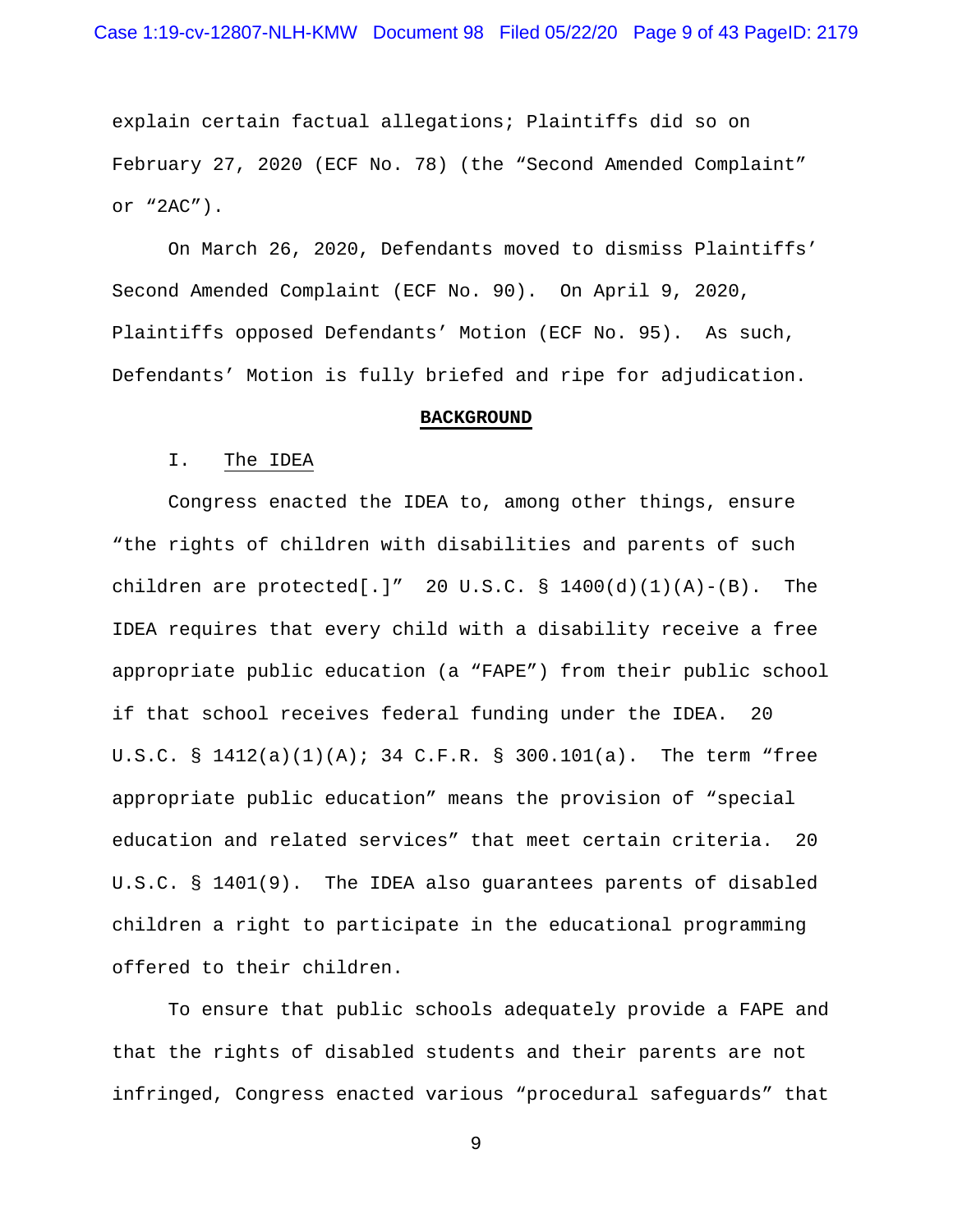participating public schools must comply with. 20 U.S.C. § 1412(6)(A); 20 U.S.C. § 1415(a). One such procedural safeguard provides standards for adjudicating disputes about whether a school has adequately provided a FAPE. Per Congress' requirements, these disputes begin with the filing of a "due process petition" or "due process complaint." Either the public school or the child may file a due process complaint, and that complaint may seek relief with respect to "any matter relating to the identification, evaluation, or educational placement of the child, or the provision of a free appropriate public education to such child." 20 U.S.C. § 1415(b)(6). Once a due process complaint has been filed, Congress has set strict deadlines by which certain events must occur. See 20 U.S.C. § 1415(f)(1)(B)(ii) (referencing timelines "applicable [to] a due process hearing"); 34 C.F.R. § 300.515(a) (setting forth a strict timeframe for due process petition resolution); N.J.A.C.  $6A:14-2.7(j)$  (same). Those deadlines are at the heart of this action.

Beginning with the date the due process complaint is filed, the parties have thirty days within which to settle or otherwise resolve the dispute to the satisfaction of the parent and child. See 20 U.S.C. § 1415(f)(1)(B); 34 C.F.R. § 300.510(b). This period is referred to as the "resolution period." If the case is not resolved during the resolution period, it may proceed to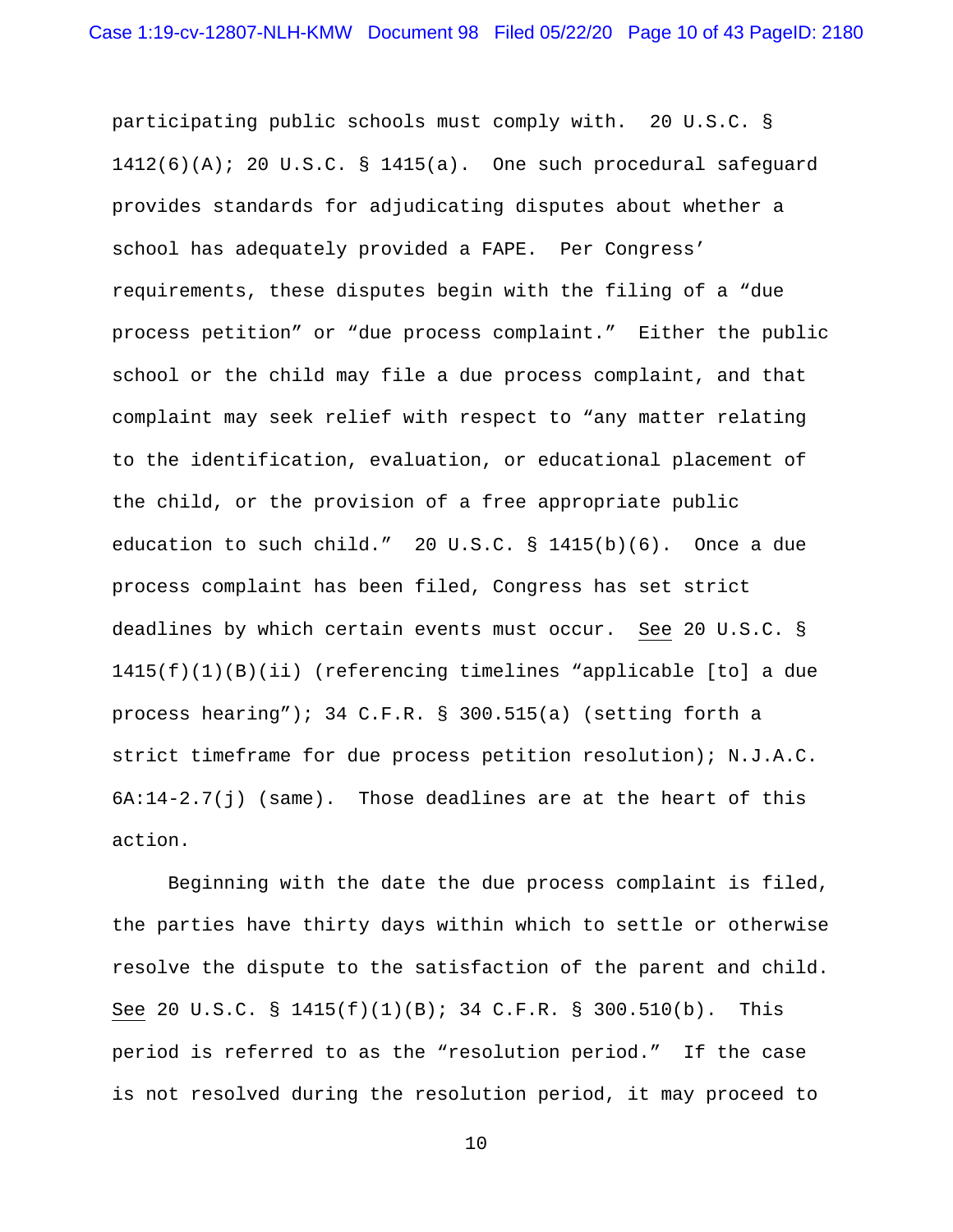a hearing. Congress has called these "due process hearings." In New Jersey, "[a] due process hearing is an administrative hearing conducted by an administrative law judge" in the Office of Administrative Law ("OAL"). N.J.A.C. 6A:14-2.7(a). "If the local educational agency has not resolved the complaint to the satisfaction of the parents within 30 days of the receipt of the complaint, the due process hearing may occur, and all of the applicable timelines for a due process hearing under this subchapter shall commence" 20 U.S.C. § 1415(f)(1)(B)(ii); 34 C.F.R. § 300.510(b); see N.J.A.C. 6A:14-2.7(j) ("A final decision shall be rendered by the administrative law judge . . . after the conclusion of the resolution period"). Once the 30 day resolution period ends, federal regulations require that due process petitions be decided by hearing officers within 45 days, unless either party requests specific adjournments. 34 C.F.R. § 300.515(a) (states receiving federal funding "must ensure that not later than 45 days after the expiration of the 30 day period under  $\S$  300.510(b) . . . (1) A final decision is reached in the hearing; and (2) A copy of the decision is mailed to each of the parties."). New Jersey's Administrative Code contains a similar requirement. N.J.A.C. 6A:14-2.7(j) ("[a] final decision shall be rendered by the administrative law judge not later than 45 calendar days after the conclusion of the resolution period[.]").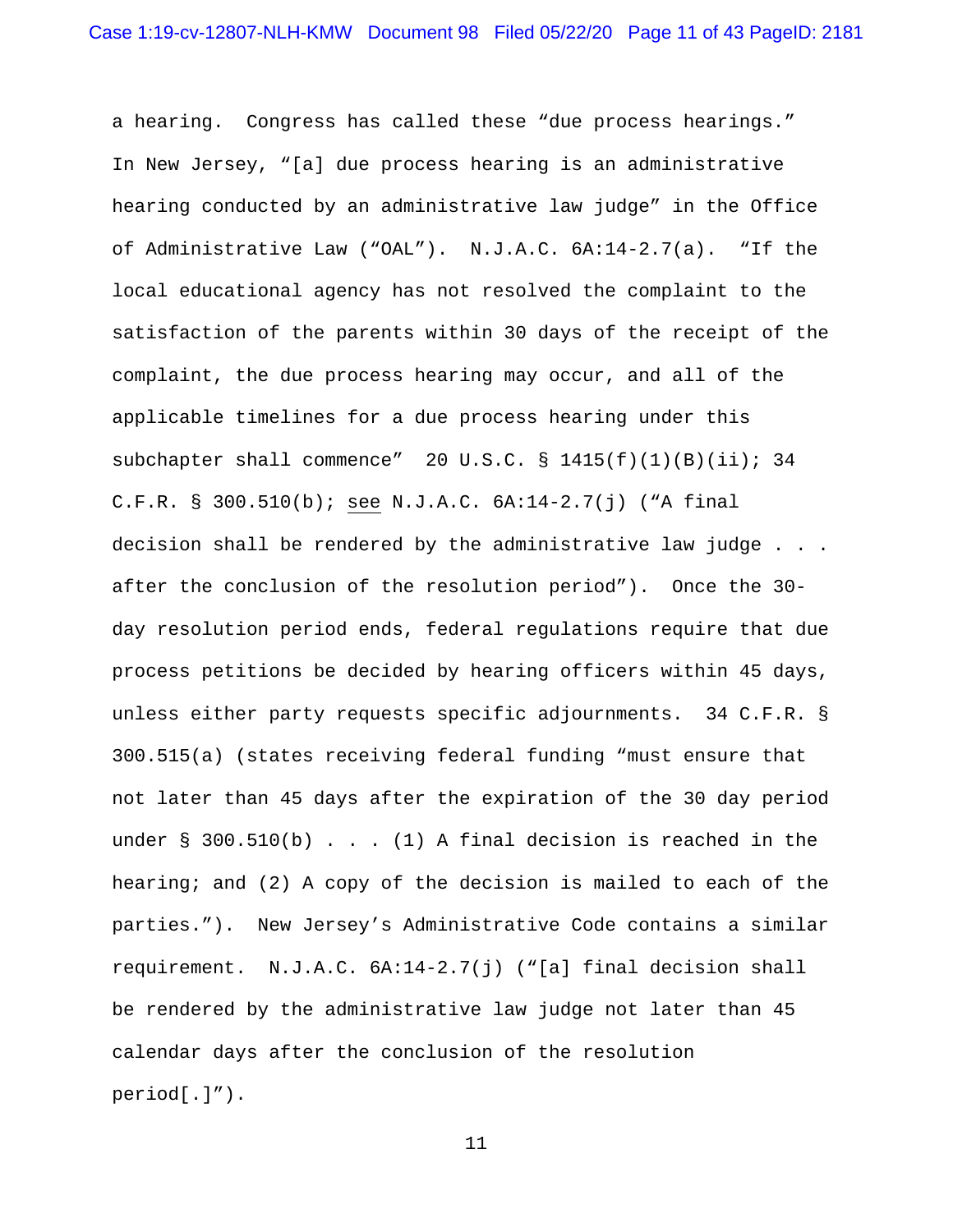Both Federal and New Jersey State law permit "specific adjournments" to be granted "at the request of either party" which will effectively toll the 45-day period within which a decision must be entered. See N.J.A.C. 6A:14-2.7(j) (45-day period may only be extended if "specific adjournments are granted by the administrative law judge in response to requests by either party to the dispute"); 34 C.F.R. § 300.515(c) ("[a] hearing or reviewing officer may grant specific extensions of time beyond the periods set out in paragraphs (a) and (b) of this section at the request of either party."). No other delays are contemplated. Therefore, if no specific adjournments are requested by the parties, a final decision must be rendered within 45 days after the end of the 30-day resolution period. 34 C.F.R. § 300.515(a); N.J.A.C. 6A:14-2.7(j). The Court refers to this requirement as the "45 Day Rule." With that overview, the Court turns to Plaintiffs' allegations.

## II. Plaintiffs' Allegations

The Court takes its facts from Plaintiffs' Second Amended Complaint. At its most rudimentary level, Plaintiffs allege that (1) the IDEA requires due process petitions be decided within 45 days unless specific adjournments are requested by the parties; (2) Defendants systemically fail to decide due process petitions within that timeframe, in violation of the 45 Day Rule and the right of a parent to participate in a disabled child's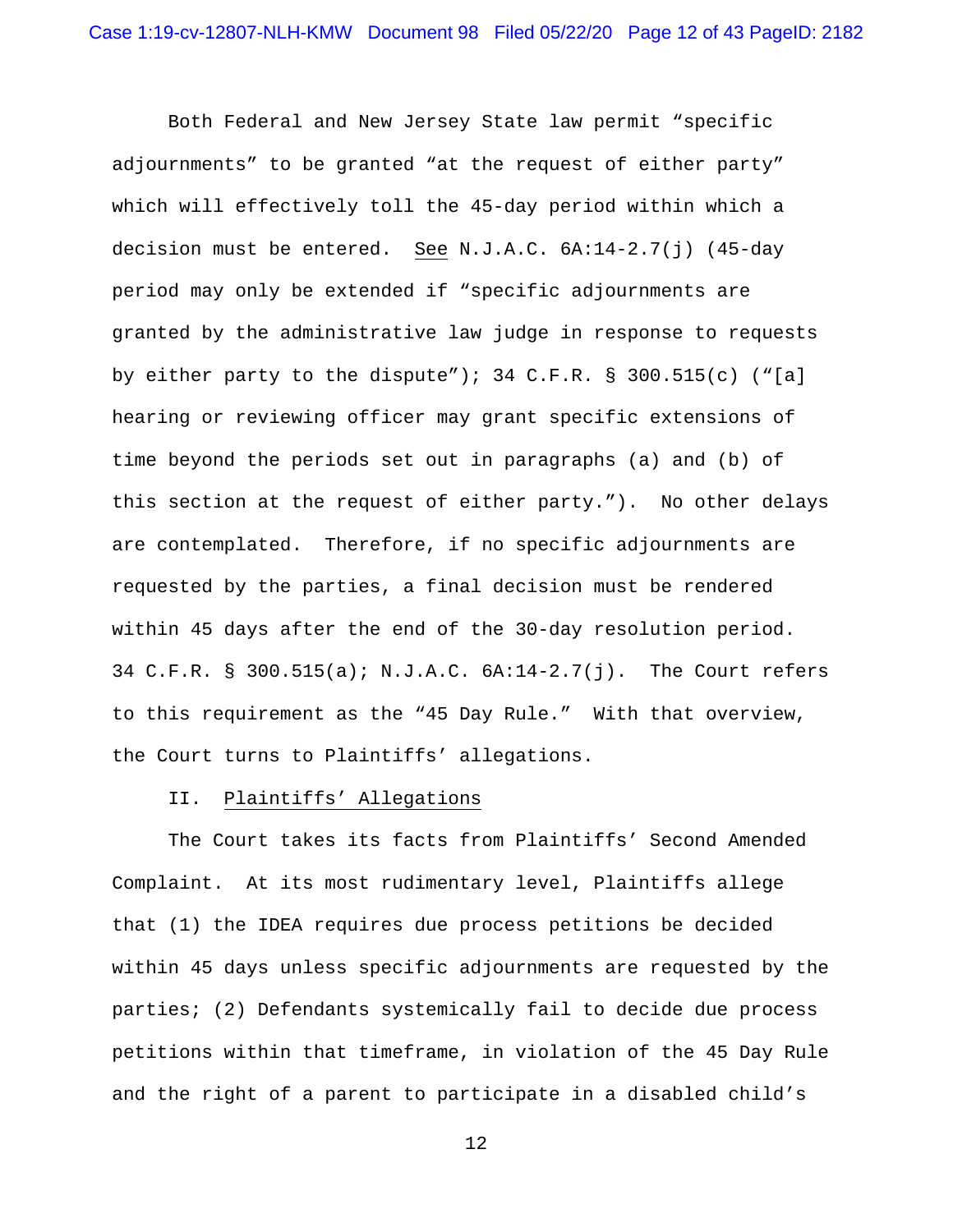education; and (3) Plaintiffs have been harmed, and will continue to suffer further harm, because of Defendants' noncompliance with the IDEA. Plaintiffs' Second Amended Complaint contains two counts. Count one alleges the NJDOE systemically violates the IDEA by failing to comply with the 45 Day Rule. Count two seeks injunctive relief for that violation against the NJDOE's commissioner, Repollet, pursuant to 28 U.S.C. § 1983 ("§ 1983").

With the exception of the E.M. Family, Plaintiffs are disabled children and their parents who have filed due process petitions with the NJDOE, who's petitions were transferred to OAL for a due process hearing, and who's petitions took more than forty-five (45) days to resolve after being transferred to the OAL, after deducting those days related to specific adjournments requested by the parties.

For some plaintiffs, their matters were significantly delayed at the OAL, relief was ultimately granted in favor of the disabled child, and the disabled child was deprived of special education benefits that were later awarded by an ALJ during the delayed resolution period. For example, the D.O. Family includes a disabled child who is eligible for special education and related services under the IDEA. (2AC at ¶77). The D.O. Family sought certain benefits on behalf of their disabled child. After pre-hearing resolution efforts proved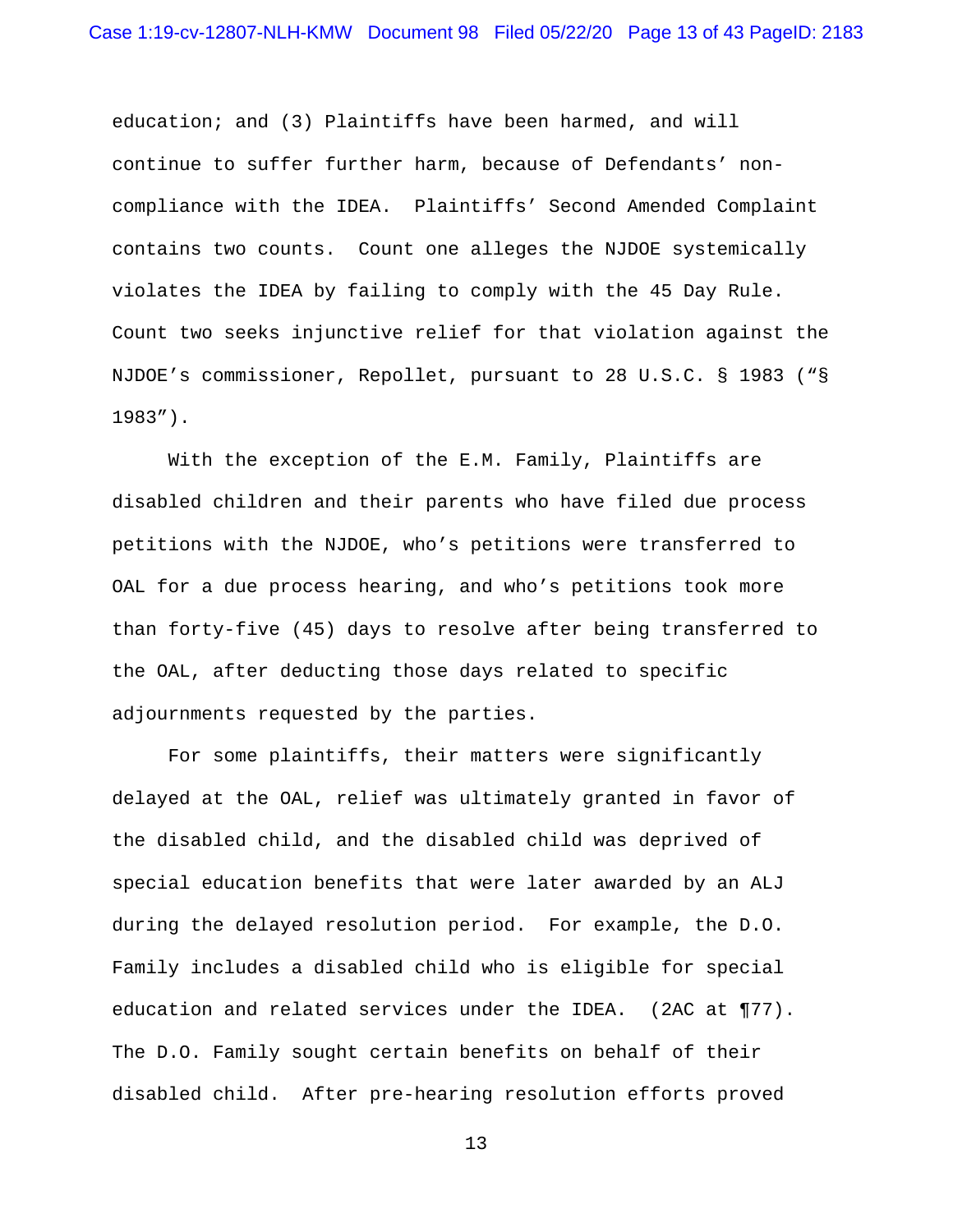unsuccessful, the D.O. Family's due process petition was transferred to the OAL. After deducting days related to specific adjournments requested by either party, 338 days elapsed from the date the matter was transmitted to the OAL to the date a final decision was reached. (2AC at ¶84). An ALJ ultimately granted judgement in favor of the disabled child. (2AC at ¶83). While their petition languished before the OAL, the child received no special education services. (2AC at ¶88). As such, Plaintiffs allege the D.O. Family was deprived of a FAPE during the pendency of their due process petition before the OAL. (2AC at ¶89). Moreover, the D.O. Family alleges they are likely to file further due process petitions but have been dissuaded from doing so by the extended delays they suffered at the OAL.

For other Plaintiffs, the OAL did not hold a timely hearing and ultimately, the disabled child and the school mutually agreed, through settlement, that the child was entitled to benefits under the IDEA. For example, the A.S. Family includes a disabled child who is eligible for special education and related services under the IDEA. (2AC at ¶95). On May 3, 2017, the A.S. Family filed a due process petition, and on June 8, 2017, that petition was transferred to the OAL. (2AC at ¶¶96- 97). On November 29, 2017, before a hearing occurred, and despite the A.S. Family moving for summary disposition, the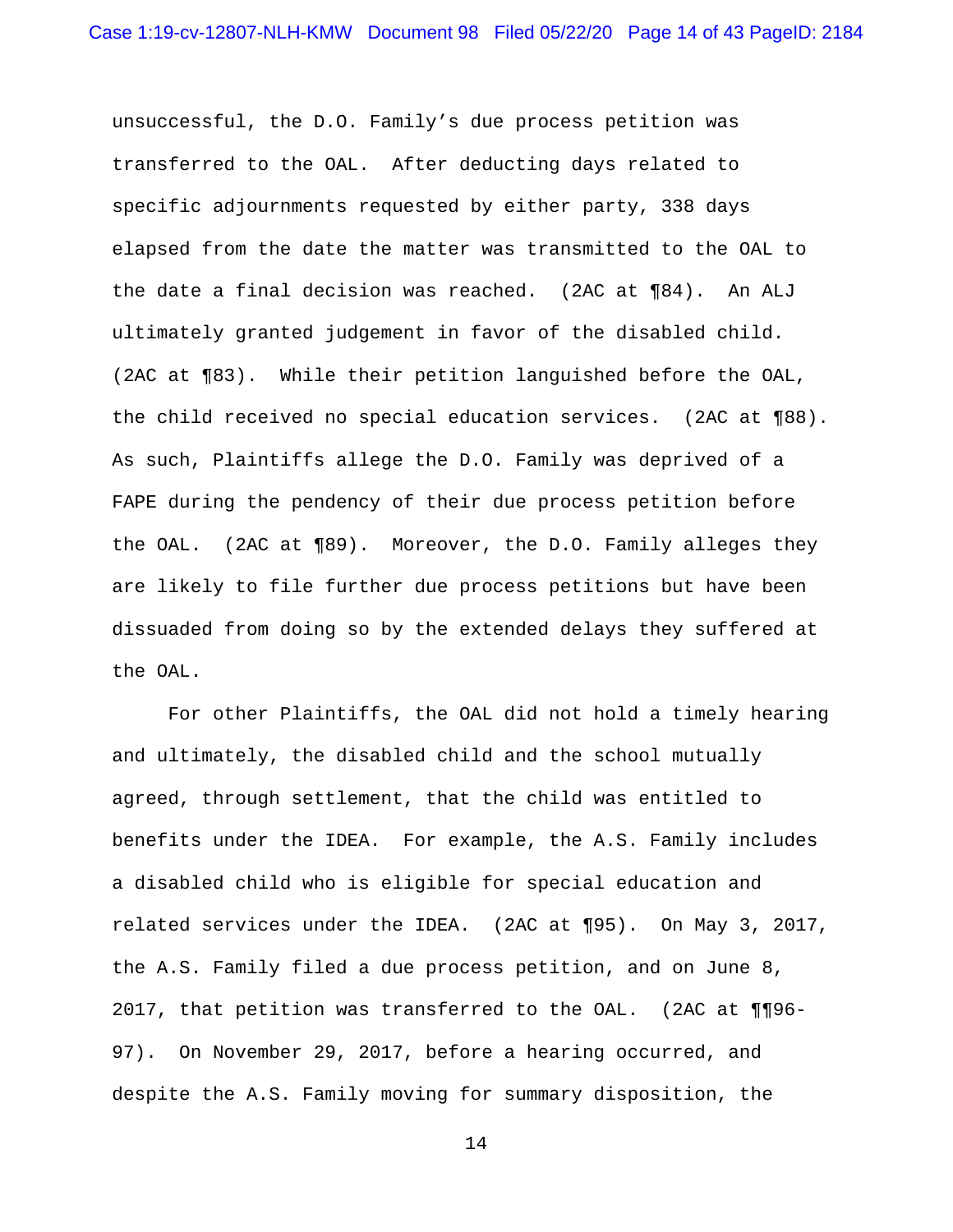parties settled the matter and the A.S. Family received certain educational services. See (2AC at ¶¶100-02). After deducting the days related to specific adjournments requested by either party, more than 45 days elapsed without a hearing taking place, before a settlement was reached. (2AC at ¶103).

The S.B.C. Family suffered similar delays before settling their matter. Prior thereto, however, and after deducting the days related to specific adjournments requested by either party, 341 days elapsed without a hearing taking place. (2AC at ¶121). Similarly, the K.M. Family alleges they filed a due process petition on August 30, 2017 and settled their matter on May 23, 2018. (2AC at ¶¶190-200). After accounting for and excluding days related to specific adjournments requested by the parties, more than 210 days elapsed from the time of filing to the time the matter was first heard. Plaintiffs allege that these families decided to settle their matters largely because the delay was preventing their children from obtaining necessary services.

For other groups of plaintiffs, matters were delayed substantially beyond the 45-day period allowed for resolution. For example, the C.P. Family includes a disabled child who is eligible for special education and related services under the IDEA. (2AC at ¶61). On April 27, 2017, the C.P. Family filed a due process petition. (2AC at ¶62). Following unfruitful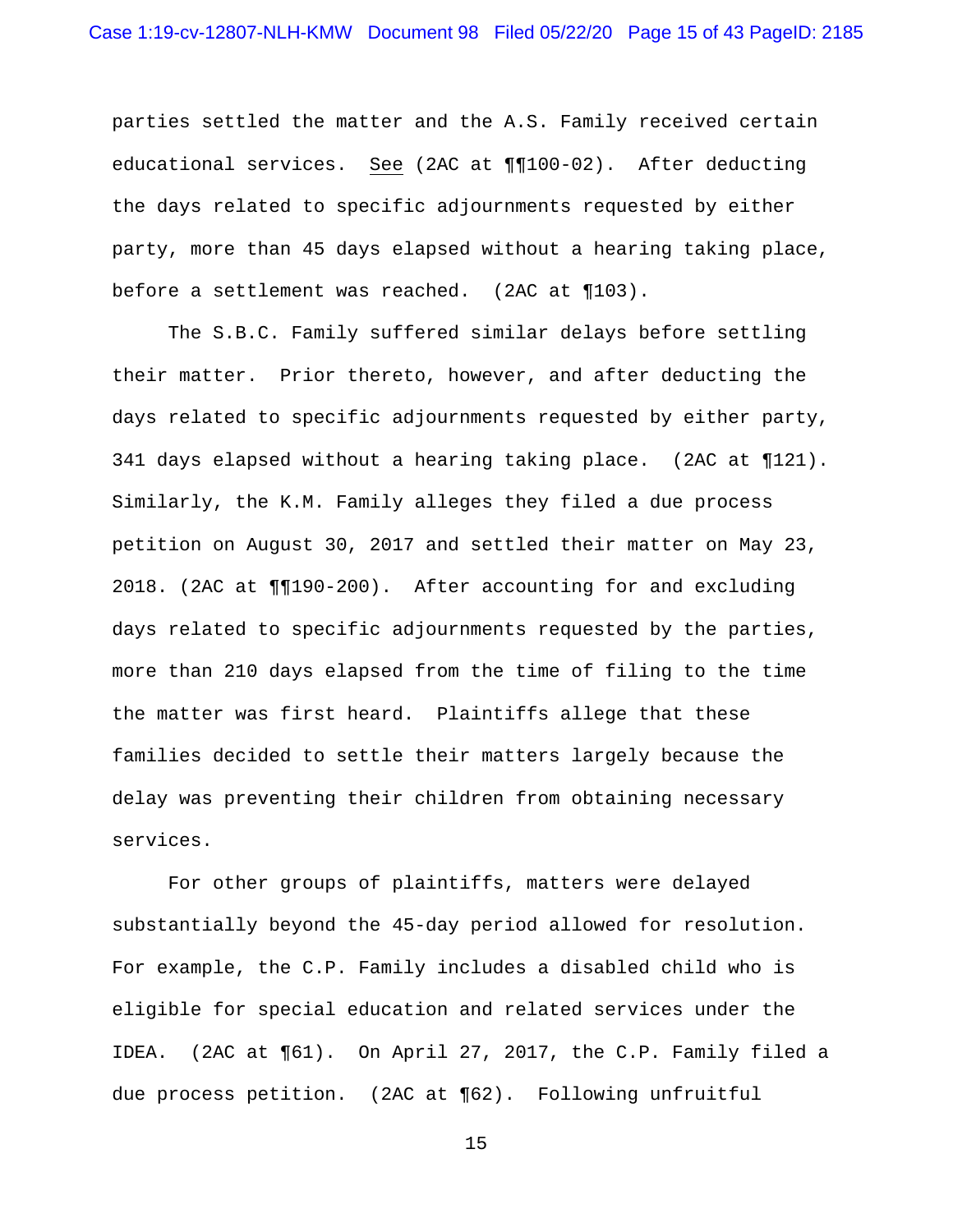settlement negotiations, on October 24, 2017, the C.P. Family's petition was transferred to the OAL. (2AC at ¶63). After deducting days related to specific adjournments requested by either party, 309 days elapsed between the date the matter was transferred to the OAL and the date a final decision was reached. (2AC at ¶68).

Similarly, after deducting days related to specific adjournments requested by either party, the C.M. Family waited an unprecedented 791 days for a decision. (2AC at ¶¶167-168). After deducting days related to specific adjournments requested by either party, the Y.H.S. Family waited 183 days for a final decision. (2AC at ¶¶141-149). As further examples, the Roe Family alleges they experienced a delay of more than thirty days beyond the 45 Day Rule and the E.P. Family suffered a 317-day delay before their petition was resolved. See (2AC at ¶¶205- 217, 242-243).

One plaintiff, the Doe Family, has a due process petition that remains pending before the OAL. (2AC at 2, n.2). The Doe Family's due process petition was transferred to the OAL on March 8, 2019. See (2AC at ¶¶130-32; 139). As of February 27, 2020, and after accounting for any party-requested continuances, more than 200 days had passed without a hearing, let alone a decision. These delays appear to be ongoing.

One plaintiff, the E.M. Family, does not allege they filed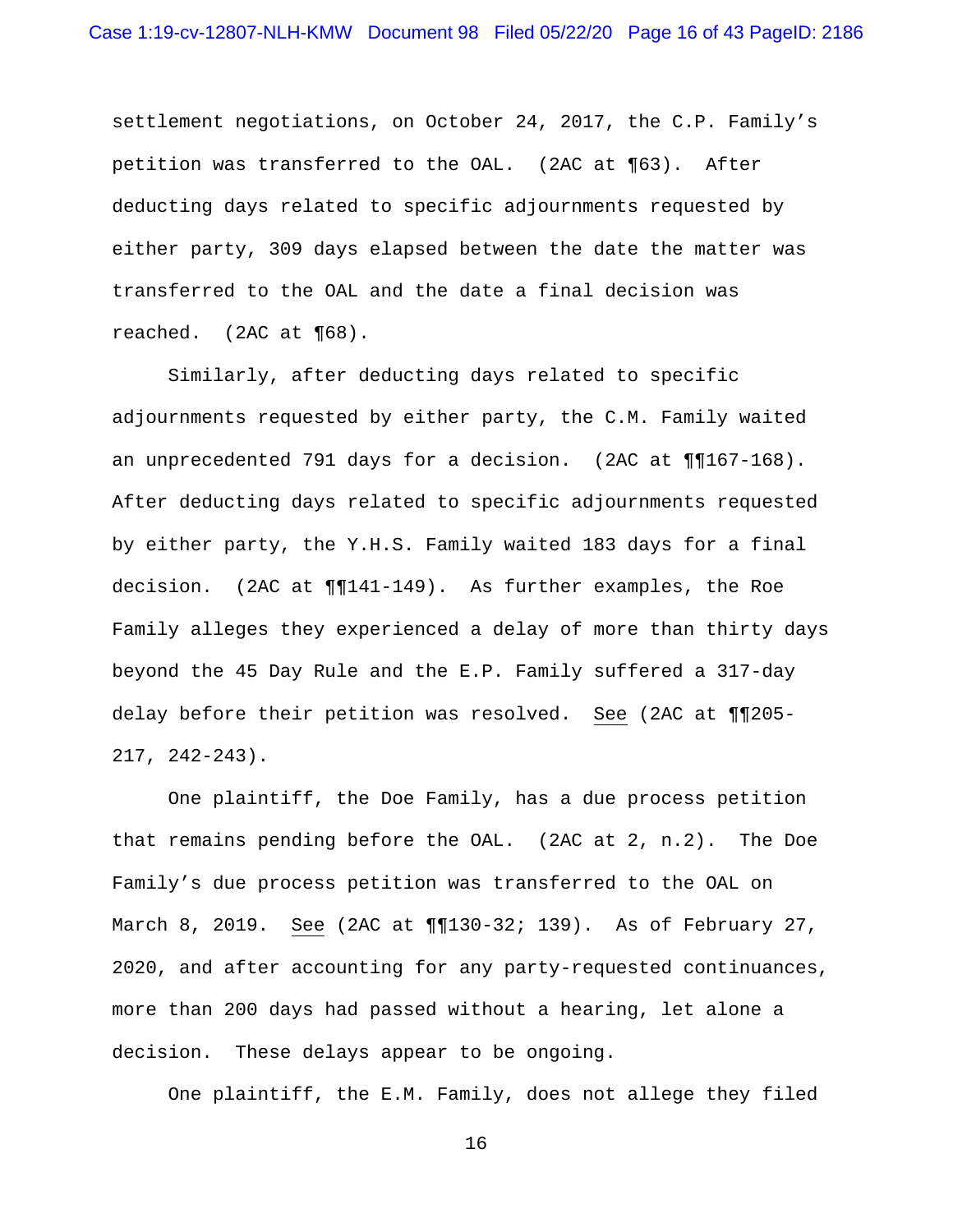a due process petition. Instead, the E.M. Family alleges that they would have filed a due process petition for E.M. had the petition for E.M.'s sibling, C.M., not taken as long as it did. (2AC at ¶187).

Nearly all plaintiffs allege that the State's delays forced them to compromise their claims more than they would have otherwise, as doing so was the only way to obtain necessary benefits for the disabled children. (2AC at ¶¶104, 122, 155, 203, 255, 260). Similarly, many plaintiffs allege that these delays have chilled their willingness to pursue additional, necessary relief from the OAL and the NJDOE. Therefore, due to Defendants' non-compliance with federal law, Plaintiffs specifically allege they were denied substantive rights provided for by the IDEA. They seek injunctive relief as remedy.

#### **DISCUSSION**

#### I. Subject Matter Jurisdiction

Plaintiffs' claims arise under the IDEA and § 1983. This Court, therefore, exercises subject matter jurisdiction pursuant to 28 U.S.C. § 1331.

#### II. Standard of Review

Defendants' Motion attacks Plaintiffs' Second Amended Complaint on both jurisdictional (standing and mootness) and non-jurisdictional (failure to state a claim) grounds. While Defendants move to dismiss pursuant to both Rules 12(b)(1) and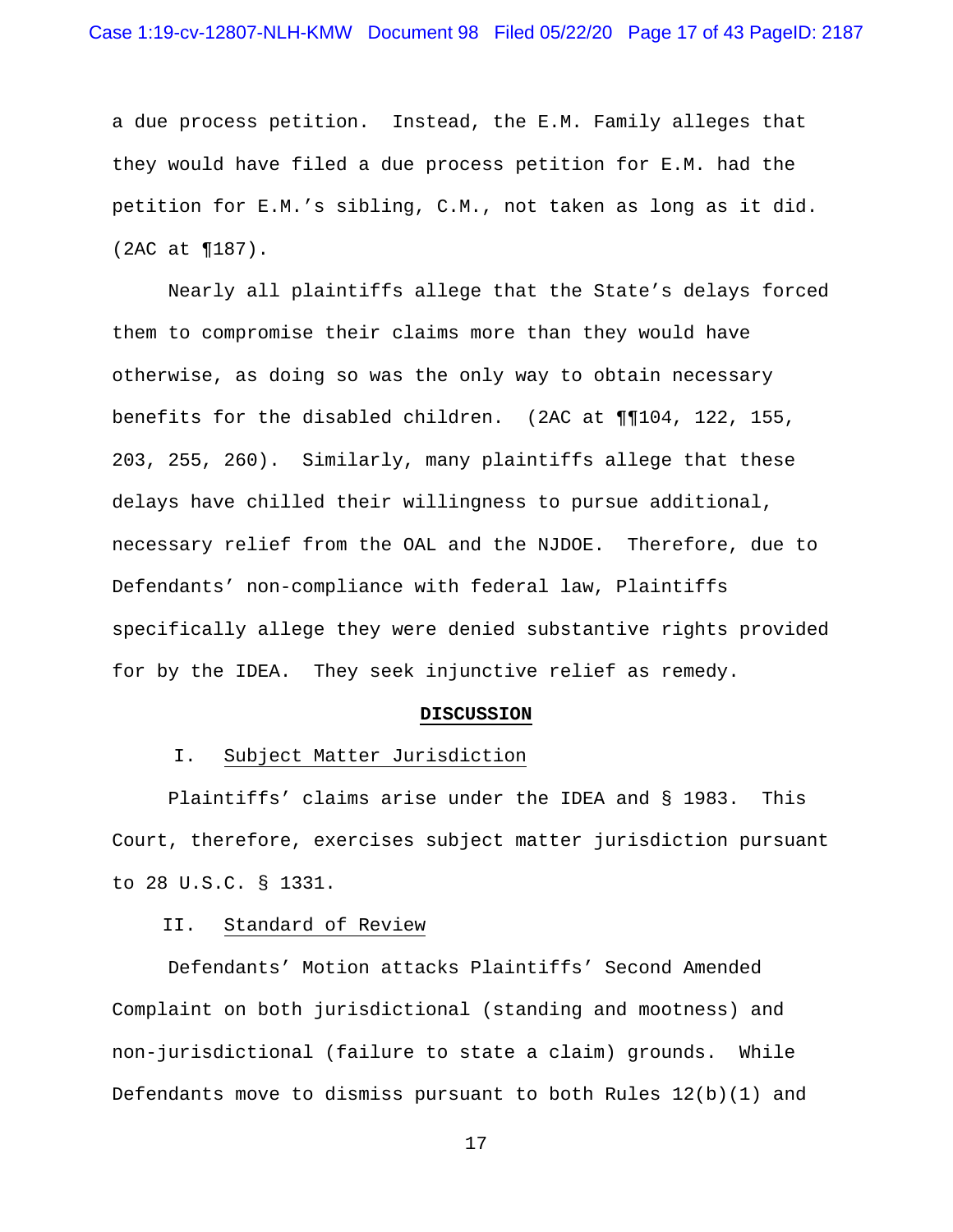$12(b)(6)$ , in this case, the legal standard to be applied under each rule is the same: whether Plaintiffs state a claim upon which relief may be granted.

# a. Rule 12(B)(1) Of The Federal Rules Of Civil Procedure

Rule 12(b)(1) governs Defendants' Motion to the extent it challenges Plaintiffs' action on standing and mootness grounds. "A challenge to subject matter jurisdiction under Rule 12(b)(1) may be either a facial or a factual attack." Davis v. Wells Fargo, 824 F.3d 333, 346 (3d Cir. 2016). "The former challenges subject matter jurisdiction without disputing the facts alleged in the complaint, and it requires the court to 'consider the allegations of the complaint as true.'" Id. (quoting Petruska v. Gannon Univ., 462 F.3d 294, 302 n.3 (3d Cir. 2006)). A factual challenge attacks the allegations underlying the complaint's assertion of jurisdiction, "either through the filing of an answer or 'otherwise present[ing] competing facts.'" Id. (quoting Constitution Party of Pa. v. Aichele, 757 F.3d 347, 358 (3d Cir. 2014)).

The Court of Appeals for the Third Circuit has held that motions to dismiss for lack of standing are best understood as facial attacks. In re Schering Plough Corp. Intron/Temodar Consumer Class Action, 678 F.3d 235, 243 (3d Cir. 2012) ("Defendants' Rule 12(b)(1) motions are properly understood as facial attacks because they contend that the [a]mended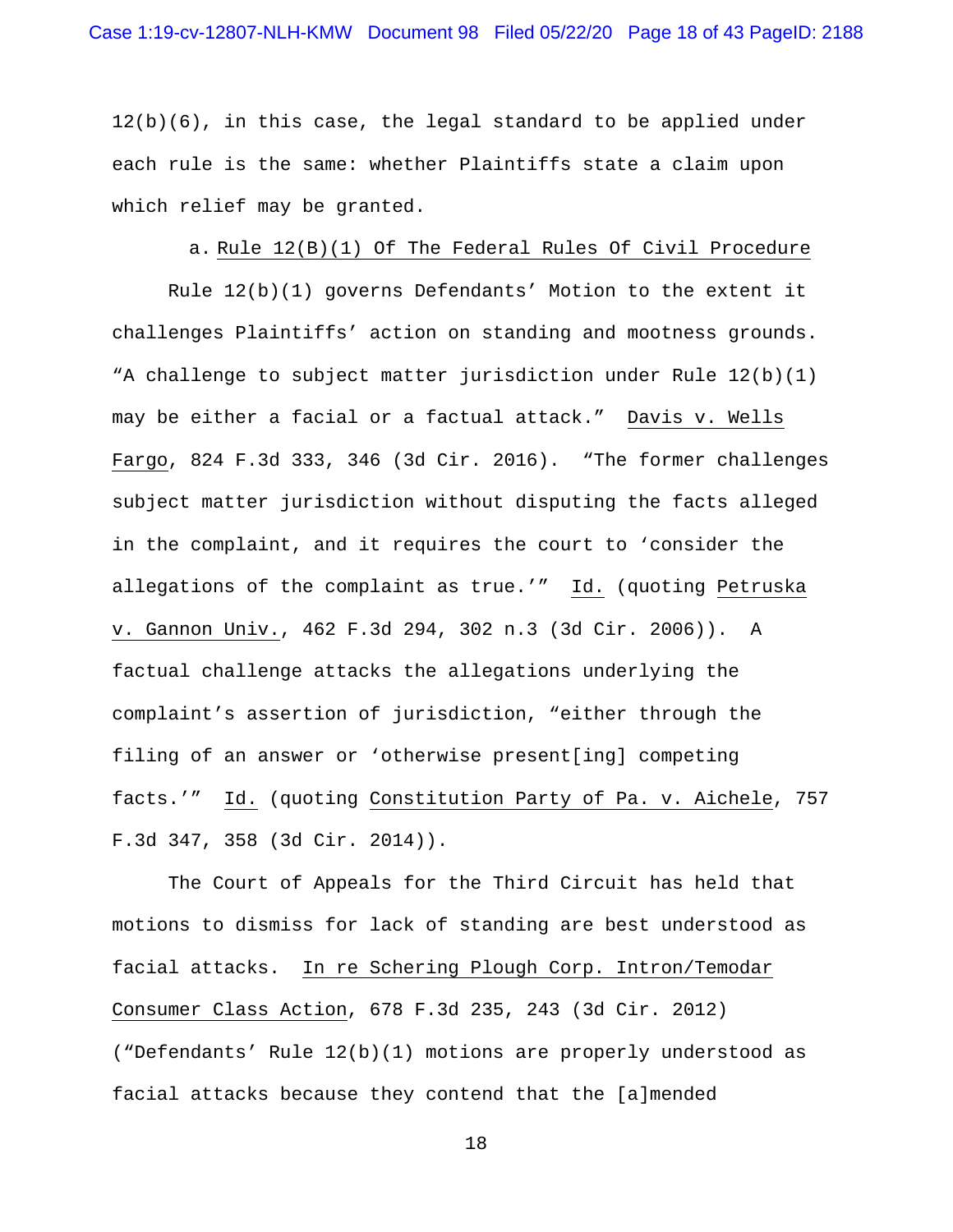[c]omplaints lack sufficient factual allegations to establish standing."). In assessing a facial attack on subject matter jurisdiction under Rule 12(b)(1), courts must apply the familiar 12(b)(6) standard. Id. ("In evaluating whether a complaint adequately pleads the elements of standing, courts apply the standard of reviewing a complaint pursuant to a Rule 12(b)(6) motion to dismiss for failure to state a claim"); see also Baldwin v. Univ. of Pittsburgh Med. Ctr., 636 F.3d 69, 73 (3d Cir. 2011) ("A dismissal for lack of statutory standing is effectively the same as a dismissal for failure to state a claim."). Guided by In re Schering Plough and Baldwin, the Court finds it must apply the  $12(b)(6)$  standard to Defendants' jurisdictional arguments.

# b. Rule 12(b)(6) of the Federal Rules of Civil Procedure

The Court also applies the standard set forth in Rule 12(b)(6) of the Federal Rules of Civil Procedure in determining whether Plaintiffs have stated claims upon which relief may be granted. When considering a motion to dismiss a complaint for failure to state a claim, a court must accept all well-pleaded allegations in the complaint as true and view them in the light most favorable to the plaintiff. Evancho v. Fisher, 423 F.3d 347, 351 (3d Cir. 2005). It is well settled that a pleading is sufficient if it contains "a short and plain statement of the claim showing that the pleader is entitled to relief." Fed. R.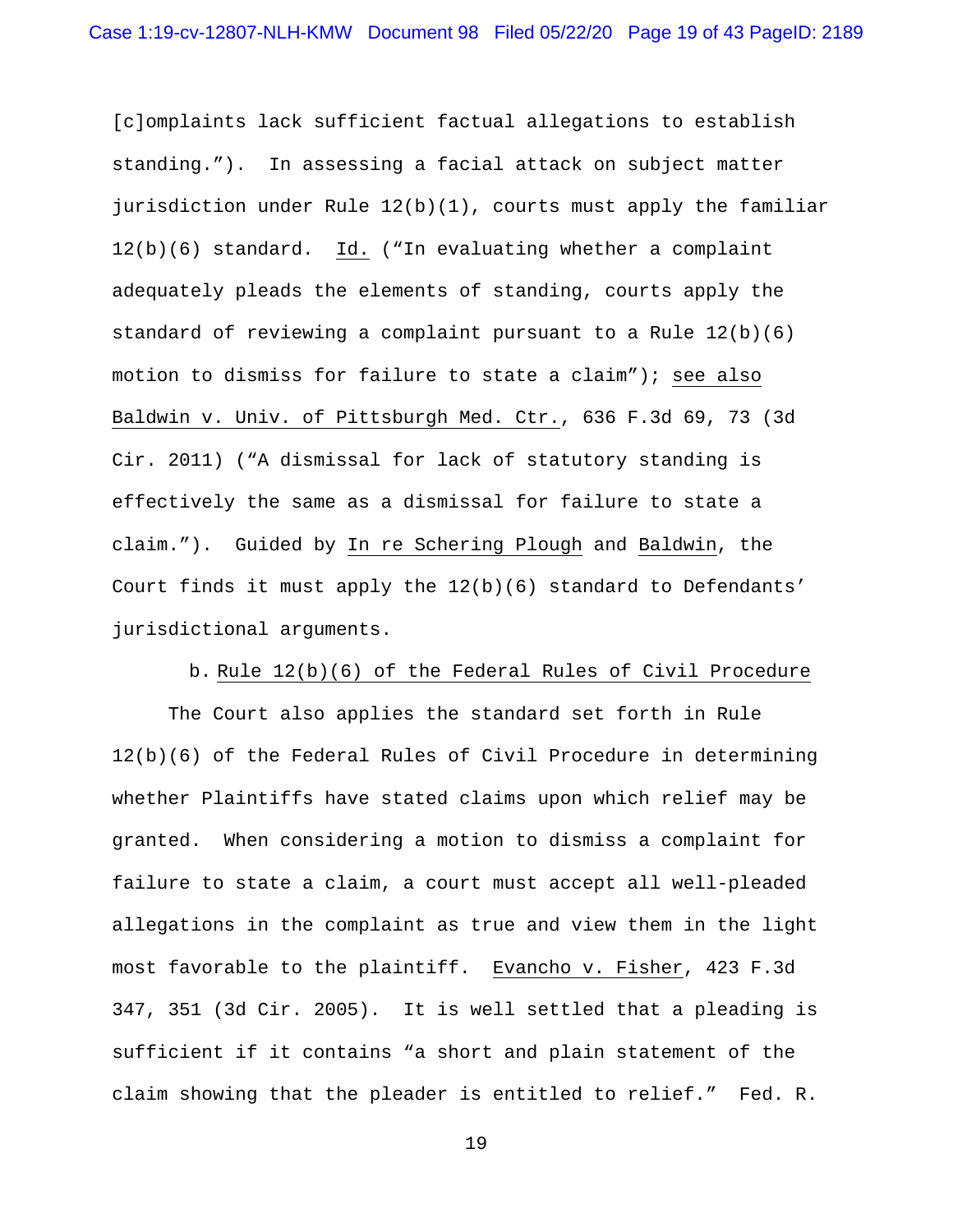Civ. P. 8(a)(2). Under the liberal federal pleading rules, it is not necessary to plead evidence, and it is not necessary to plead all the facts that serve as a basis for the claim. Bogosian v. Gulf Oil Corp., 562 F.2d 434, 446 (3d Cir. 1977). However, "[a]lthough the Federal Rules of Civil Procedure do not require a claimant to set forth an intricately detailed description of the asserted basis for relief, they do require that the pleadings give defendant fair notice of what the plaintiff's claim is and the grounds upon which it rests." Baldwin Cnty. Welcome Ctr. v. Brown, 466 U.S. 147, 149-50 n.3, 104 S. Ct. 1723, 1725, 80 L. Ed. 2d 196 (1984) (quotation and citation marks omitted).

A district court, in weighing a motion to dismiss, asks "not whether a plaintiff will ultimately prevail but whether the claimant is entitled to offer evidence to support the claim." Bell Atlantic v. Twombly, 550 U.S. 544, 563 n.8, 127 S. Ct. 1955, 1958, 167 L. Ed. 2d 929 (2007) (quoting Scheuer v. Rhoades, 416 U.S. 232, 236, 94 S. Ct. 1683, 40 L. Ed. 2d 90 (1974)); see also Ashcroft v. Iqbal, 556 U.S. 662, 684, 129 S. Ct. 1937, 1953, 173 L. Ed. 2d 868 (2009) ("[o]ur decision in Twombly expounded the pleading standard for 'all civil actions' . . . ."); Fowler v. UPMC Shadyside, 578 F.3d 203, 210 (3d Cir. 2009) ("Iqbal . . . provides the final nail-in-the-coffin for the 'no set of facts' standard that applied to federal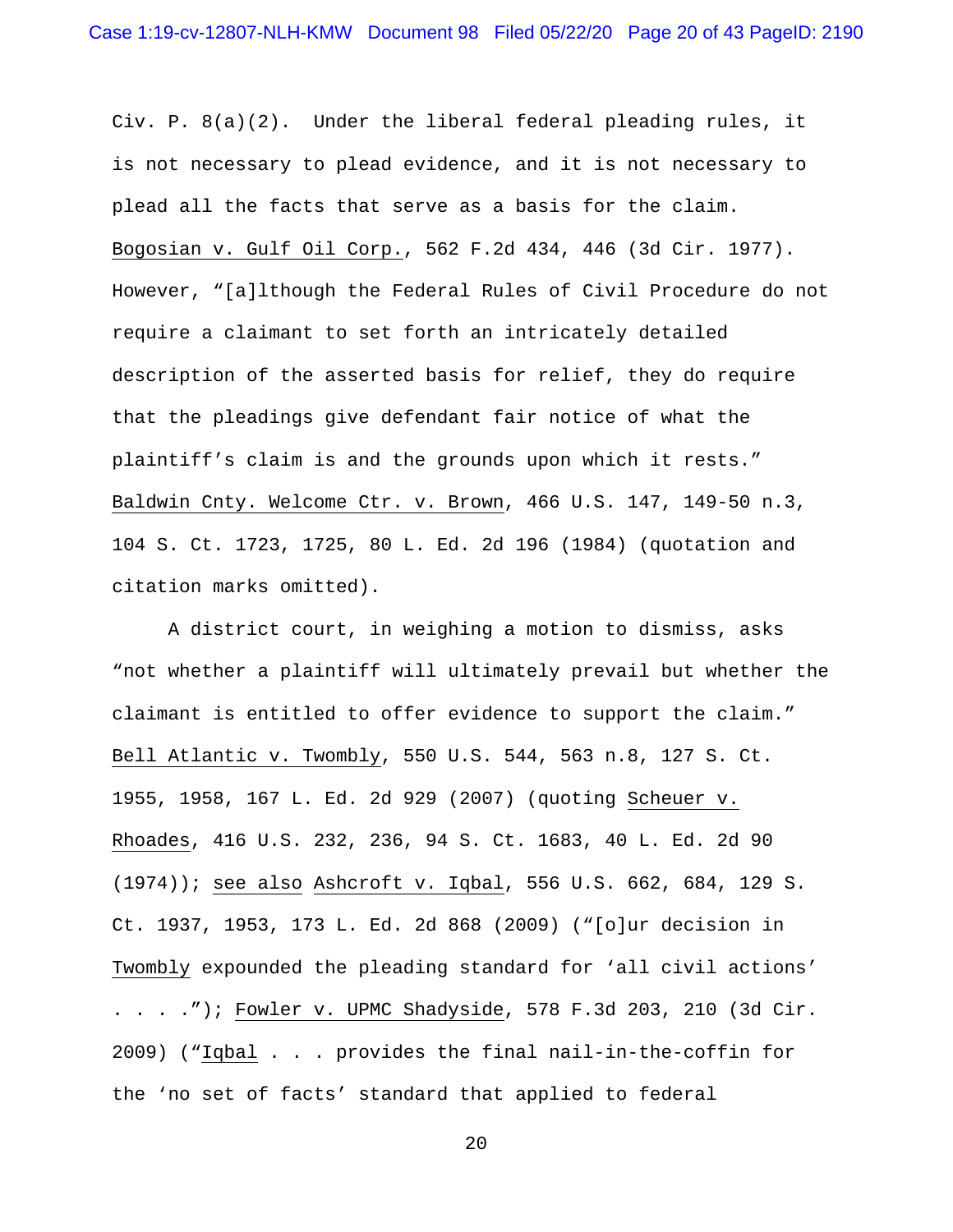complaints before Twombly.").

Following the Twombly/Iqbal standard, the Third Circuit has instructed a two-part analysis in reviewing a complaint under Rule 12(b)(6). First, the factual and legal elements of a claim should be separated; a district court must accept all of the complaint's well-pleaded facts as true, but may disregard any legal conclusions. Fowler, 578 F.3d at 210 (citing Iqbal, 129 S. Ct. at 1950). Second, a district court must then determine whether the facts alleged in the complaint are sufficient to show that the plaintiff has a "plausible claim for relief." Id. (quoting Iqbal, 129 S. Ct. at 1950).

A complaint must do more than allege the plaintiff's entitlement to relief. Id.; see also Phillips v. Cnty. of Allegheny, 515 F.3d 224, 234 (3d Cir. 2008) (stating that the "Supreme Court's Twombly formulation of the pleading standard can be summed up thus: 'stating . . . a claim requires a complaint with enough factual matter (taken as true) to suggest' the required element. This 'does not impose a probability requirement at the pleading stage,' but instead 'simply calls for enough facts to raise a reasonable expectation that discovery will reveal evidence of' the necessary element"). A court need not credit either "bald assertions" or "legal conclusions" in a complaint when deciding a motion to dismiss. In re Burlington Coat Factory Sec. Litig., 114 F.3d 1410, 1429-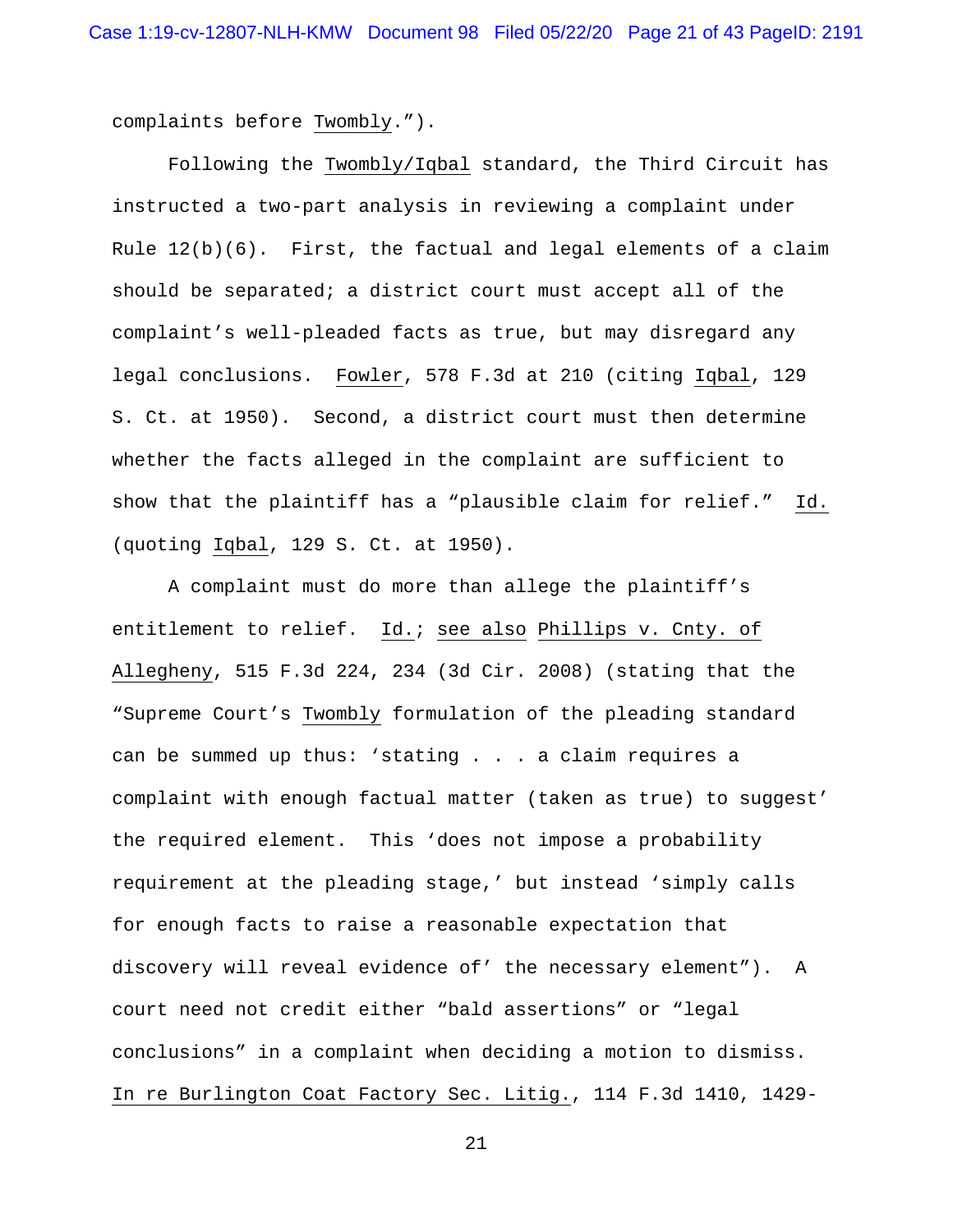30 (3d Cir. 1997). The defendant bears the burden of showing that no claim has been presented. Hedges v. U.S., 404 F.3d 744, 750 (3d Cir. 2005) (citing Kehr Packages, Inc. v. Fidelcor, Inc., 926 F.2d 1406, 1409 (3d Cir. 1991)).

### III. Defendants' Motion To Dismiss

Defendants advance four arguments in support of their Motion. First, Defendants argue that the Court lacks jurisdiction over the claims advanced by the C.P. Family, the D.O. Family, the S.B.C. Family, the A.S. Family, the Y.H.S. Family, the C.M. Family, the K.M. Family, the Roe Family, and the E.P. Family (collectively referred to as the "Former NJOAL Plaintiffs") because the Former NJOAL Plaintiffs have not established Article III standing or otherwise fail to state a claim as their controversies present only minor procedural deficiencies that are not actionable under the IDEA, and their matters have been resolved, rendering their claims moot. Relatedly, Defendants argue that the E.M. Family lacks standing because they never filed a due process petition, and therefore, do not have standing to challenge the adequacy of the State's response to those petitions. Second, Defendants argue the Court lacks jurisdiction over the Doe Family's claims because the Doe Family has not exhausted their administrative remedies. In their third and fourth arguments, Defendants contend that Repollet is not subject to individual liability under either the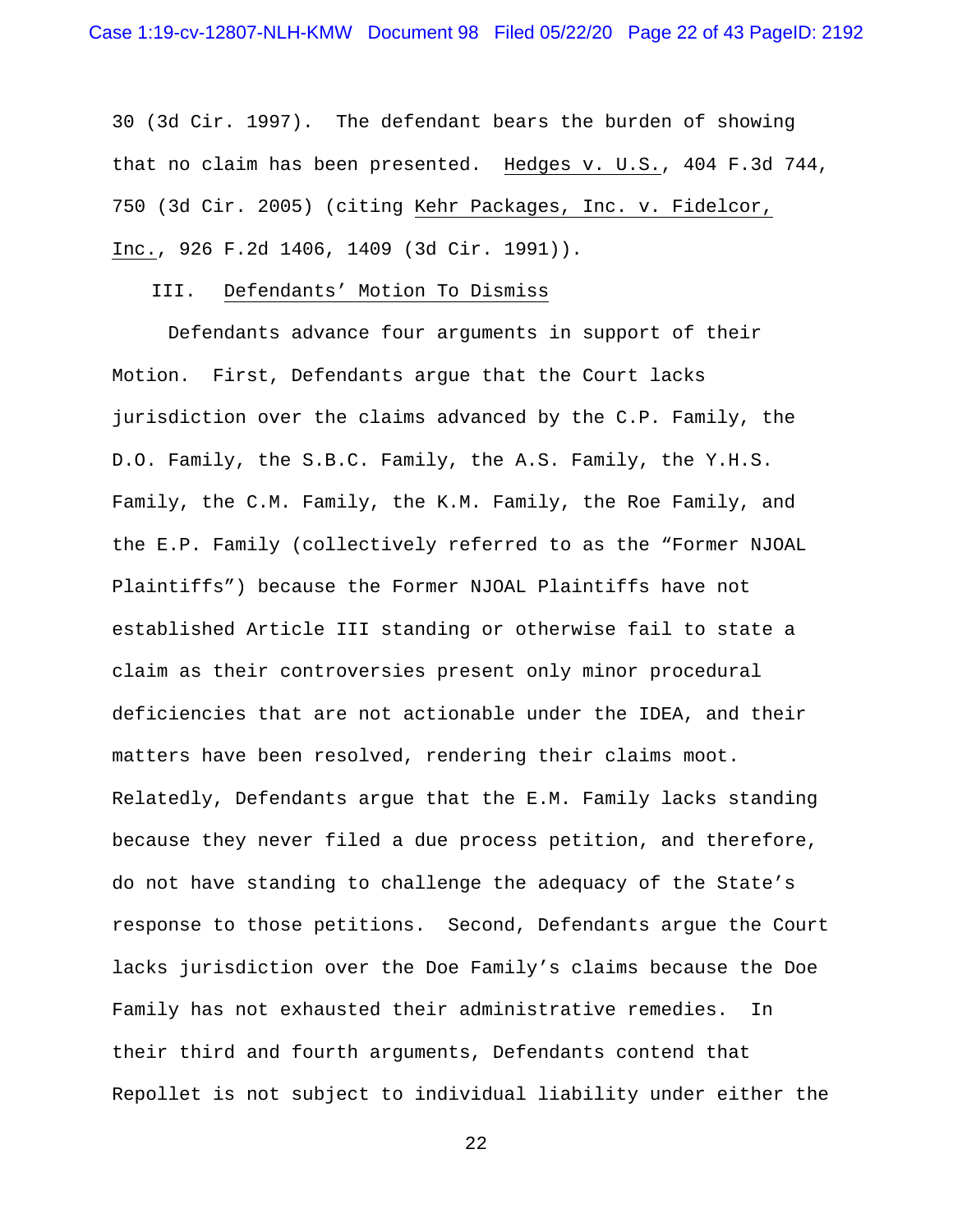### Case 1:19-cv-12807-NLH-KMW Document 98 Filed 05/22/20 Page 23 of 43 PageID: 2193

IDEA or § 1983, and therefore, dismissal of those claims against him is warranted. Each of these arguments is addressed in turn.

> a. Plaintiffs, With The Exception Of The E.M. Family, Have Article III Standing And Have Sufficiently Stated Claims Upon Which Relief May Be Granted

As to standing and mootness, primarily, Defendants argue (1) all Plaintiffs lack Article III standing and otherwise fail to state claims upon which relief may be granted because they cannot establish that they have been denied a FAPE or the right to participate, (2) any delay in resolving the Former NJOAL Plaintiffs' due process petitions amounts only to a nonactionable "procedural violation," (3) the Doe Family lacks standing because they failed to exhaust their administrative remedies, and (4) because the Former NJOAL Plaintiffs' due process petitions have all been resolved, no live case or controversy remains, divesting this Court of jurisdiction and mooting those plaintiffs' claims. The Court disagrees with Defendants on each of these points.

In Lujan v. Defenders of Wildlife, 504 U.S. 555, 560-561, 112 S. Ct. 2130, 119 L. Ed. 2d 351 (1992), the Supreme Court held that to satisfy Article III's standing requirements, a plaintiff must show (1) it has suffered an injury-in-fact that is both concrete and particularized, and actual or imminent; (2) the injury is fairly traceable to the challenged action of the defendant; and  $(3)$  it is likely, as opposed to merely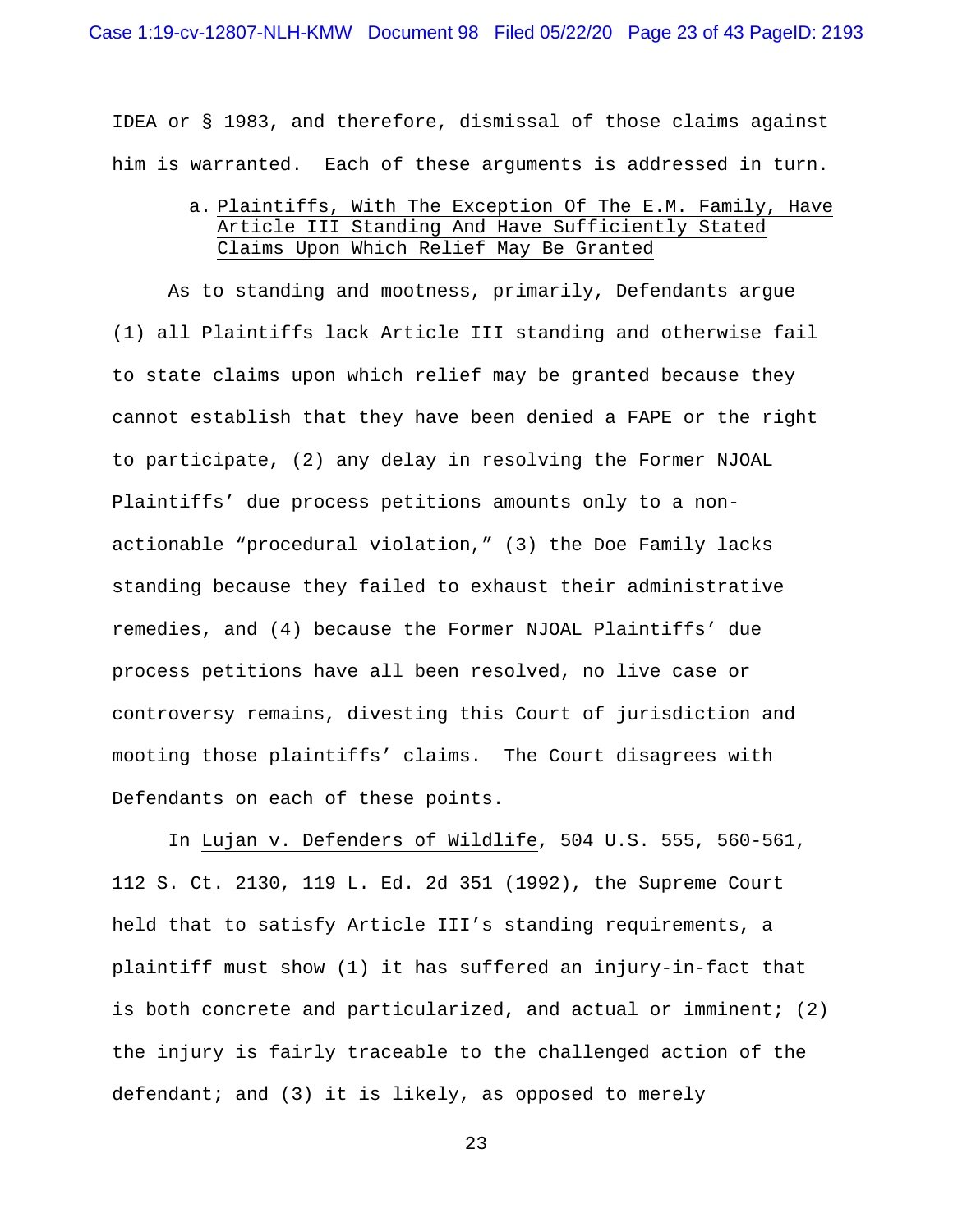speculative, that the injury will be redressed by a favorable decision. Friends of the Earth, Inc. v. Laidlaw Envtl. Servs. (TOC), Inc., 528 U.S. 167, 180-181, 120 S. Ct. 693, 704, 145 L. Ed. 2d 610, 627 (2000). Defendants focus primarily on the injury-in-fact element of the standing analysis.

"At the pleading stage, general factual allegations of injury resulting from the defendant's conduct may suffice, for on a motion to dismiss we presume that general allegations embrace those specific facts that are necessary to support the claim."Lujan, 504 U.S. at 561, 112 S. Ct. at 2130. Therefore, to determine whether Plaintiffs have suffered injury-in-fact, the Court must assess whether Plaintiffs have sufficiently alleged facts that, if true, would prove Defendants violated the IDEA. See Id.; Danvers Motor Co. v. Ford Motor Co., 432 F.3d 286, 292 (3d Cir. 2005).

"[T]he Supreme Court has directed that a school district's liability for violations of the IDEA is a two-fold inquiry: (1) [h]as the school district complied with the procedures set forth in IDEA?; and (2) [h]as the school district fulfilled its obligation to provide the student with a FAPE?" D.B. v. Gloucester Twp. Sch. Dist., 489 F. App'x 564, 566 (3d Cir. 2012) (quoting C.H. v. Cape Henlopen Sch. Dist., 606 F.3d 59, 66 (3d Cir. 2010)). As Defendants correctly recognize, not every procedural violation of the IDEA constitutes denial of a FAPE.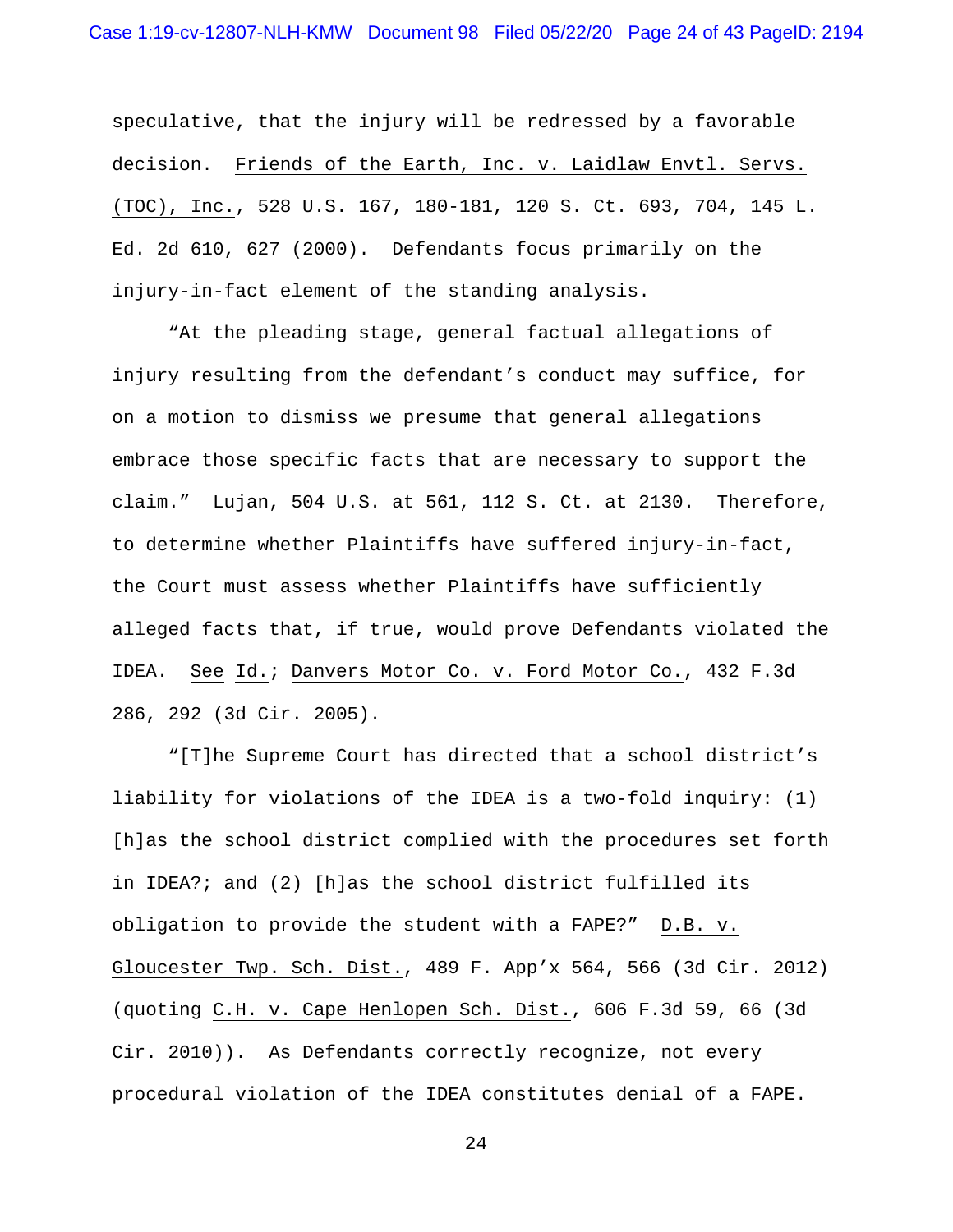The Third Circuit has held that while "it is important that a school district comply with the IDEA's procedural requirements, rather than being a goal in itself, such compliance primarily is significant because of the requirements' impact on students' and parents' substantive rights." D.S. v. Bayonne Bd. of Educ., 602 F.3d 553, 565 (3d Cir. 2010). In other words, "[a] procedural violation constitutes a denial of a FAPE when that violation causes 'substantive harm' to the child or her parents." D.B., 489 F. App's at 566 (quoting C.H., 606 F.3d at 66); J.A. v. Monroe Twp. Bd. of Educ., No. 18-9580, 2019 WL 1760583, at \*1 (D.N.J. Apr. 22, 2019) (citing G.N. v. Board of Educ. of Tp. of Livingston, 309 F. App'x 542, 546 (3d Cir. 2009)) (same).

This Court has previously held that "[v]iolations of procedural safeguards constitute a denial of FAPE if they have: (1) impeded the child's right to a FAPE; (2) significantly impeded a parents' opportunity to participate in the decisionmaking process regarding the provision of FAPE to the child; or (3) caused a deprivation of educational benefits." J.A., 2019 WL 1760583, at \*1 (citing G.N., 309 F. App'x at 546).

"While a slight delay in the provision of a hearing after a request has been made or a slight delay in rendering a decision may be an excusable procedural infirmity in some cases, the failure to offer the parents and their children a timely hearing for months after the expiration of the 45–day period . . .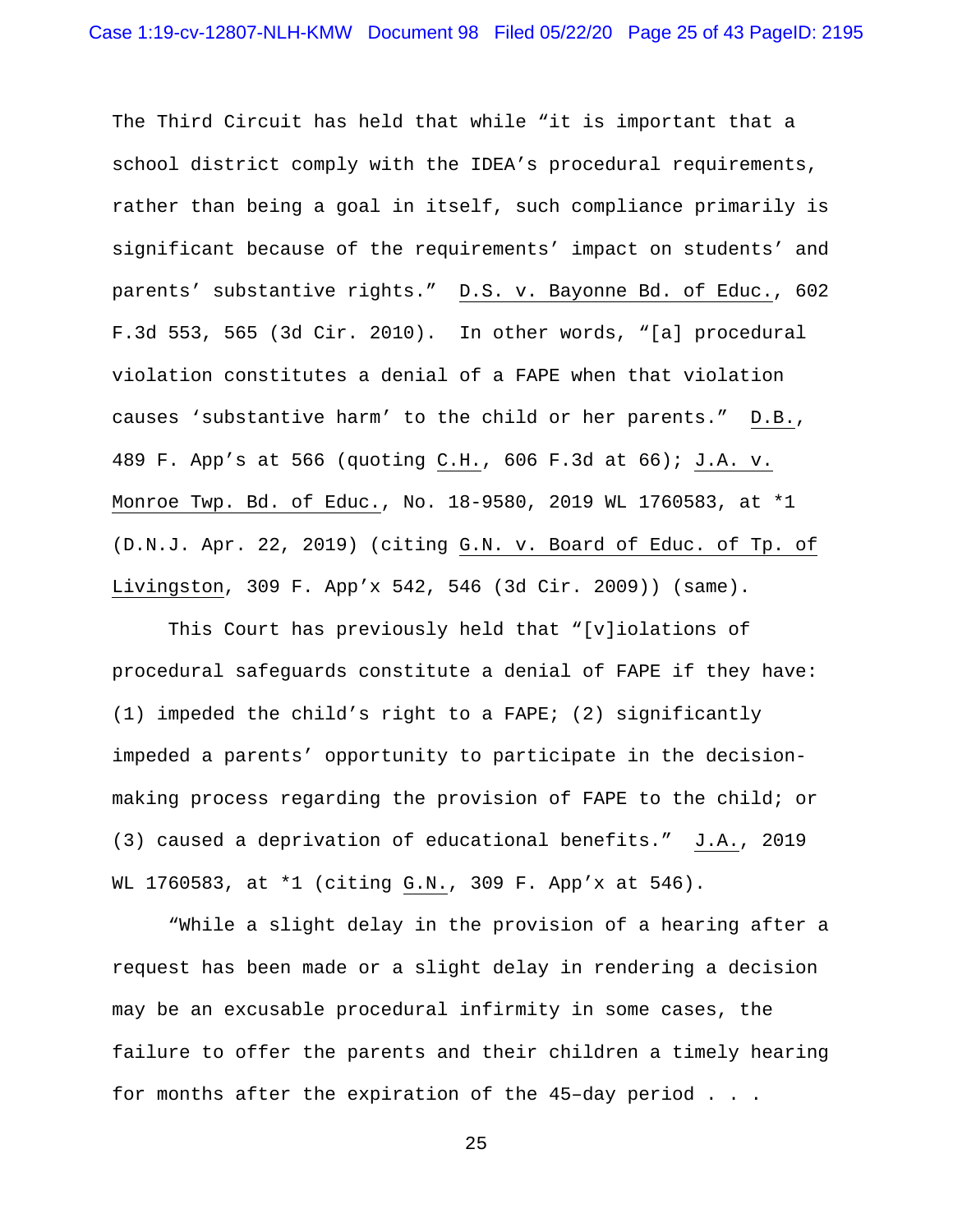crosses the line from process to substance." Blackman v. D.C., 382 F. Supp. 2d 3, 9 (D.D.C. 2005) ("Blackman II") (quoting Blackman v. D.C., 277 F. Supp. 2d 71, 80 (D.D.C. 2003) ("Blackman I")). "When a plaintiff's rights to the due process hearing are circumscribed in significant ways, a plaintiff need not show prejudice in order to demonstrate injury. It follows that where [a school] has outright denied a child a timely due process hearing, [it] cannot claim that the denial of a free appropriate education has not occurred. It has." Blackman I, 277 F. Supp. 2d at 80.

Several courts throughout the country have recognized that significant delays or the total failure to provide timely due process hearings itself may constitute irreparable harm. Blackman II, 382 F. Supp. 2d at 9; M.M. v. Paterson Bd. of Educ., 736 F. App'x 317, 322 (3d Cir. 2018) (quoting Blackman and acknowledging its reasoning). Indeed, authority relied upon by Defendants recognizes as much. E.M. v. Pajaro Valley Unified School District, No. 06-4694-JF, 2006 WL 3507926, at \*6 (N.D. Cal. Dec. 5, 2006) (recognizing that while minor delays in reaching decisions on due process petitions may not rise to denial of a FAPE, more significant delays might be actionable).

In Blackman, at the time the plaintiffs filed their motion for preliminary injunction with the federal district court, 121 days had passed after they first requested a due process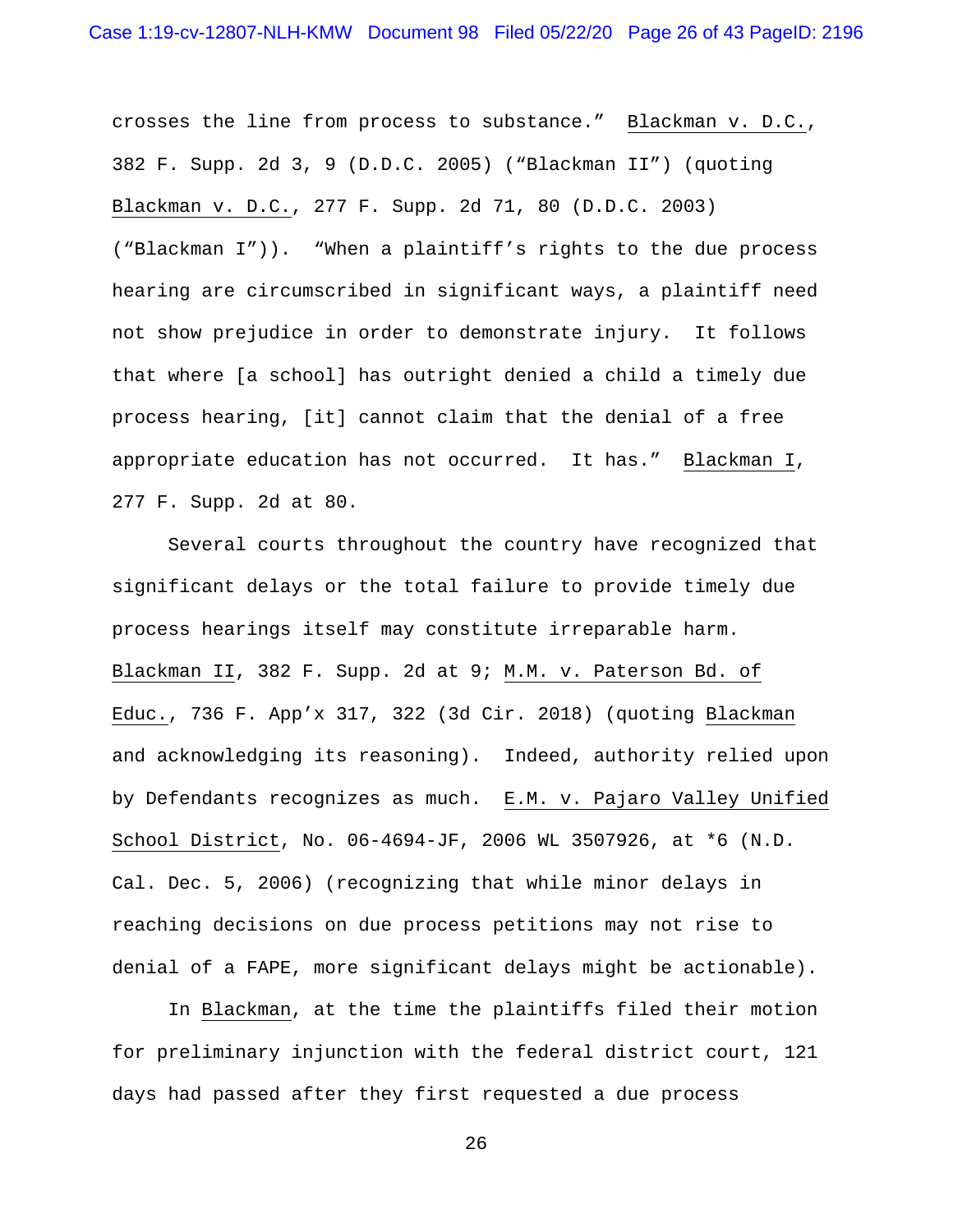hearing, without one being provided. Blackman II, 382 F. Supp. 2d at 9. It appears no party to that underlying due process hearing requested specific adjournments that could render such delays excusable. Had the plaintiffs continued with the due process hearing on the timeframe offered to them, the earliest conceivable date a decision could have issued would have been 158 days after their initial request for a hearing. Id. The district court concluded that "[s]uch a delay unquestionably constitutes denial of [the child's] right to a [FAPE] and therefore [constitutes] irreparable harm." Id.

Similarly, in Miller v. Monroe Sch. District, a United States District Court in the Western District of Washington found that a student was denied a FAPE where it was "142 days past the deadline for issuing a decision, nearly three times longer than the regulations contemplate" and "[d]uring this time, [the child's] education was in flux [and] [i]t was unclear whether the [d]istrict provided him an appropriate placement[.]" Miller v. Monroe Sch. Dist., 131 F. Supp. 3d 1107, 1113 (W.D. Wash. 2015). The district court found that "[b]ecause of this, the [d]istrict denied [the student] a FAPE during the time from which the due process decision was due to the time it was actually issued." Id.

In Department of Education v. T.G., a United States District Court in the District of Hawaii held that a school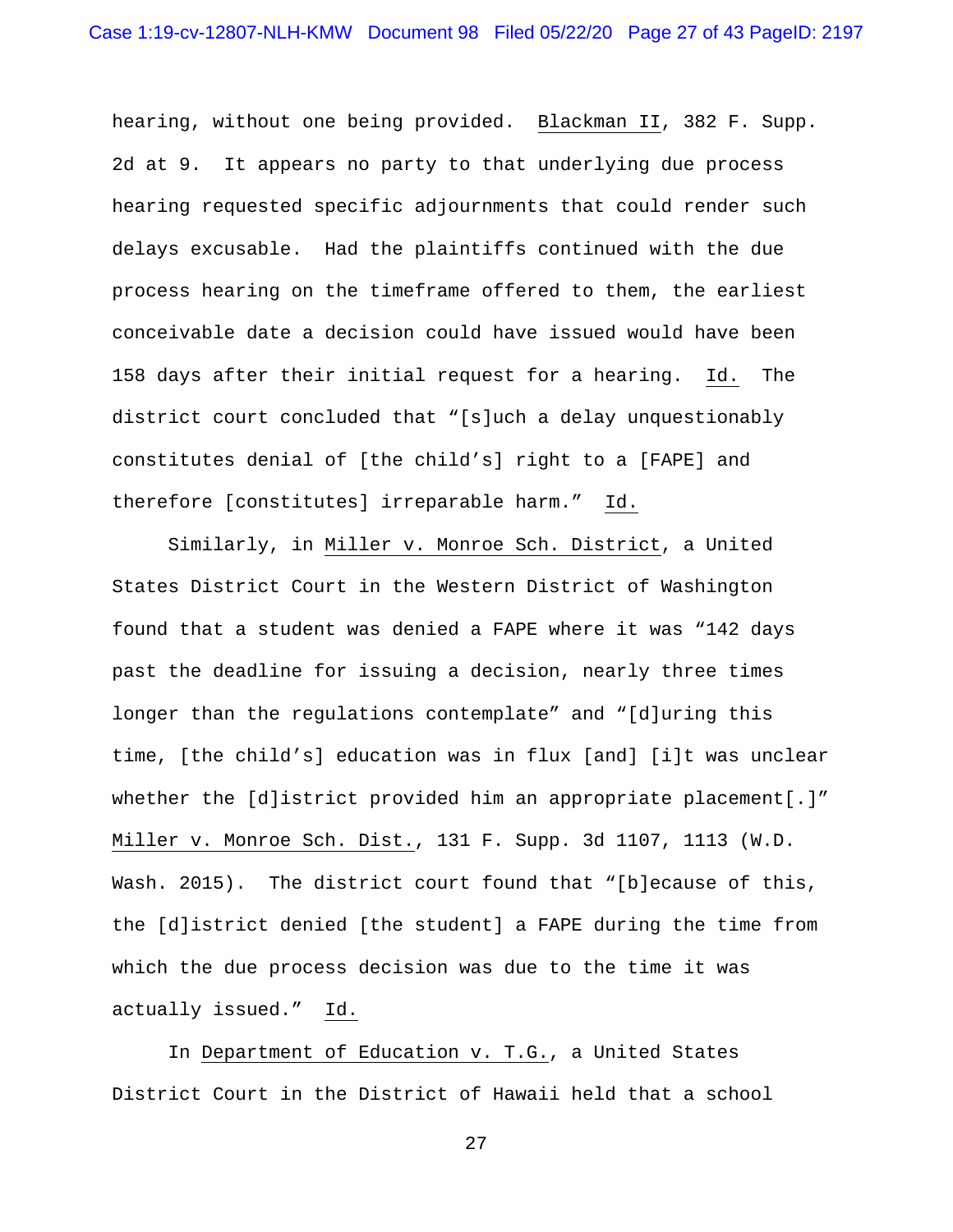district's "convene a due process hearing[] and issue [an] administrative decision within the timelines established . . . violated [the student's] substantive rights." Dep't of Educ. v. T.G., No. 10-362-LEK, 2011 WL 816808, at \*9 (D. Haw. Feb. 28, 2011). The court explained that "where an educational agency has outright denied a student a timely due process hearing, the student has been deprived of a FAPE and need not show prejudice in order to demonstrate injury." Id.

Essentially, these courts hold that a significant delay in providing a due process hearing – one measured in months beyond expiration of the 45 Day Rule - constitutes a substantive as opposed to procedural harm, and therefore, constitutes denial of a FAPE.

In this case, the Court finds that Plaintiffs have asserted a plausible claim that the delays experienced by the Former NJOAL Plaintiffs and the Doe Family crossed the line from minor, non-actionable delays to delays so significant that they deprived disabled students and their parents of the substantive rights guaranteed to them by the IDEA. The Former NJOAL Plaintiffs suffered delays ranging from 30 days beyond the 45 Day Rule on the low side to 791 days on the high side, as follows: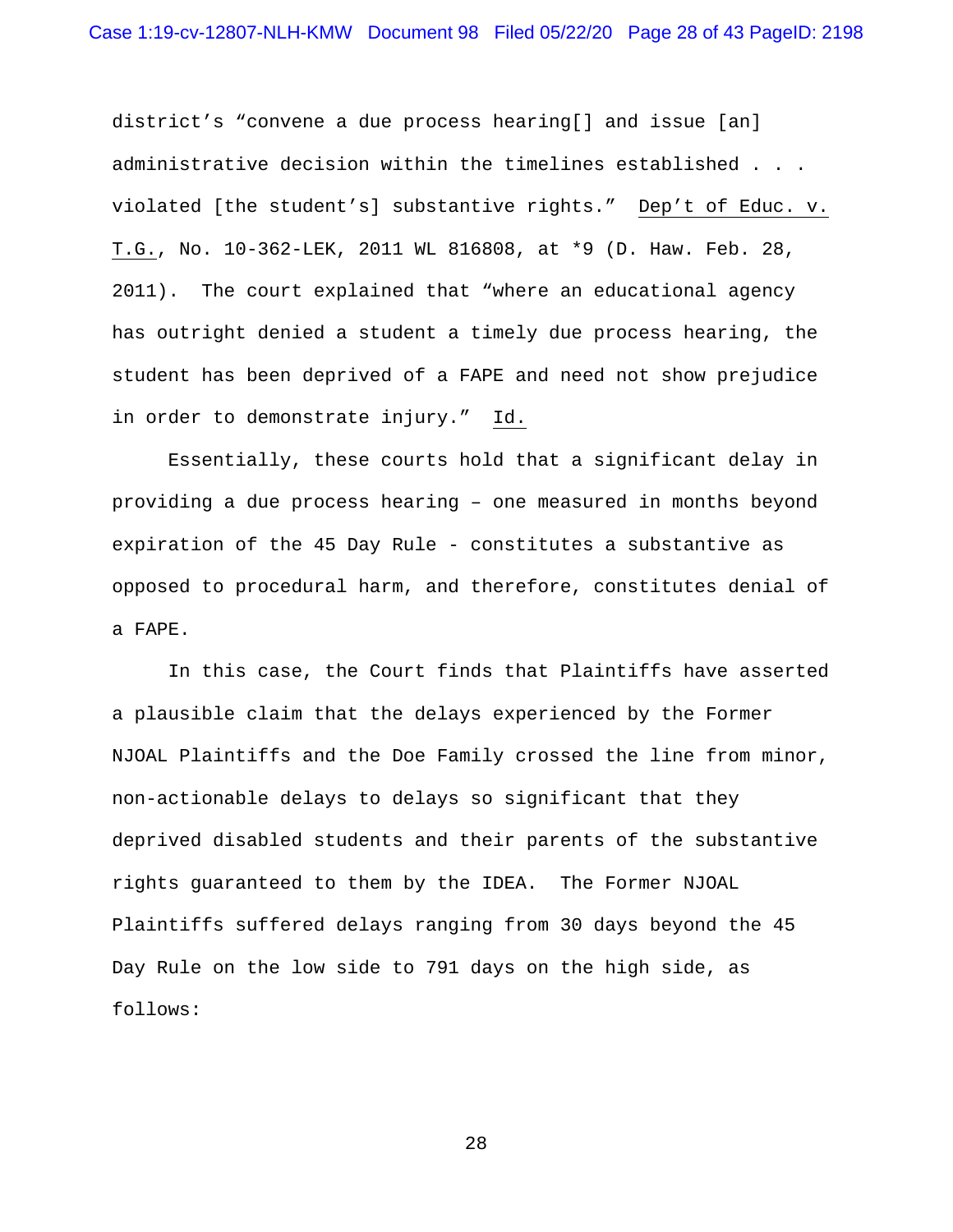- Roe Family: at least 30 days2
- A.S. Family: at least 45 days3
- Y.H.S. Family: 183 days
- Doe Family: 200 days
- K.M. Family: 210 days
- C.P. Family: 309 days
- E.P. Family: 317 days
- D.O. Family: 338 days
- S.B.C. Family: 341 days
- C.M. Family: 791 days

These delays are equal to, and in some cases, greatly exceed those experienced by the successful plaintiffs in Blackman, Miller, and T.G. Plaintiffs allege that these delays cross the line from procedural misstep to substantive harm, and have worked to deny them a FAPE. This Court agrees that this represents an actionable and plausible claim under the relevant federal law.

<sup>2</sup> While the precise delay the Roe Family faced has not been clearly alleged in the Second Amended Complaint, the Court gathers from the facts alleged that the delay was at least 30 days in length.

<sup>3</sup> While the precise delay the A.S. Family faced has not been clearly alleged in the Second Amended Complaint, the Court gathers from the facts alleged that the delay was at least 45 days in length.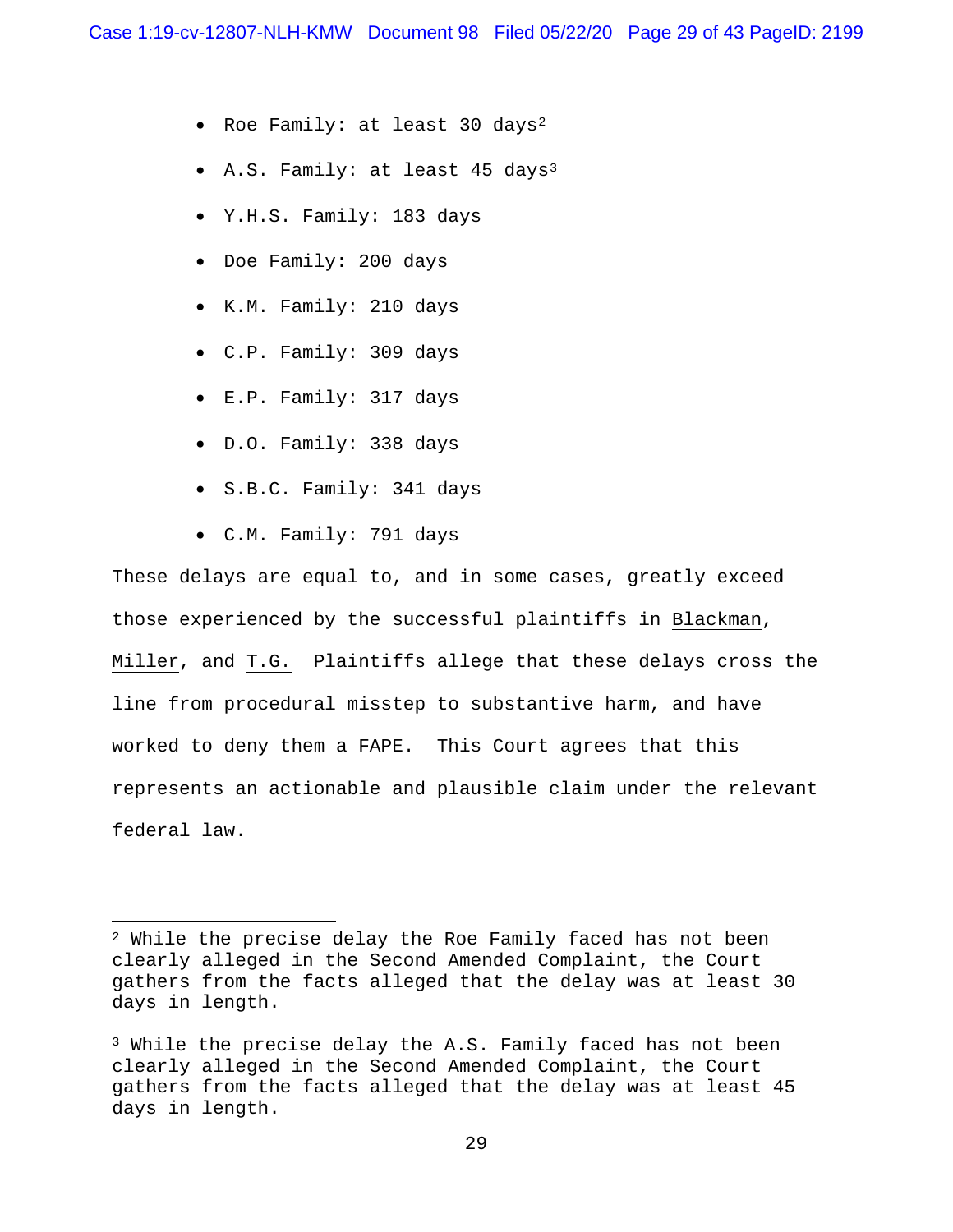Additionally, Plaintiffs allege these delays effectively deprive the parent-plaintiffs of the right to participate in the education of their disabled children. When a procedural violation "significantly impede[s] the parent's opportunity to participate in the decision-making process regarding the provision of a FAPE to the parent's child[,]" that violation denies families the substantive right of participation. D.B., 489 F. App'x at 566 (quoting C.H., 606 F.3d at 67); see 20 U.S.C. § 1400(c)(5)(B) (parents and families of disabled children must "have meaningful opportunities to participate in the education of their children"). This Court finds that Plaintiffs assert a plausible claim that the delays experienced by the Former NJOAL Plaintiffs and the Doe Family are so significant that they deny families the right to participate in the education of their disabled children. In total, the Second Amended Complaint sufficiently alleges injury-in-fact to support standing and otherwise states a claim upon which relief may be granted for the Former NJOAL Plaintiffs and the Doe Family. See Lujan, 504 U.S. at 561, 112 S. Ct. at 2130 ("[a]t the pleading stage, general factual allegations of injury resulting from the defendant's conduct may suffice").

On the other hand, the E.M. Family does not allege they ever filed a due process petition on E.M.'s behalf. Plaintiffs concede that "in terms of pleading a case for a particular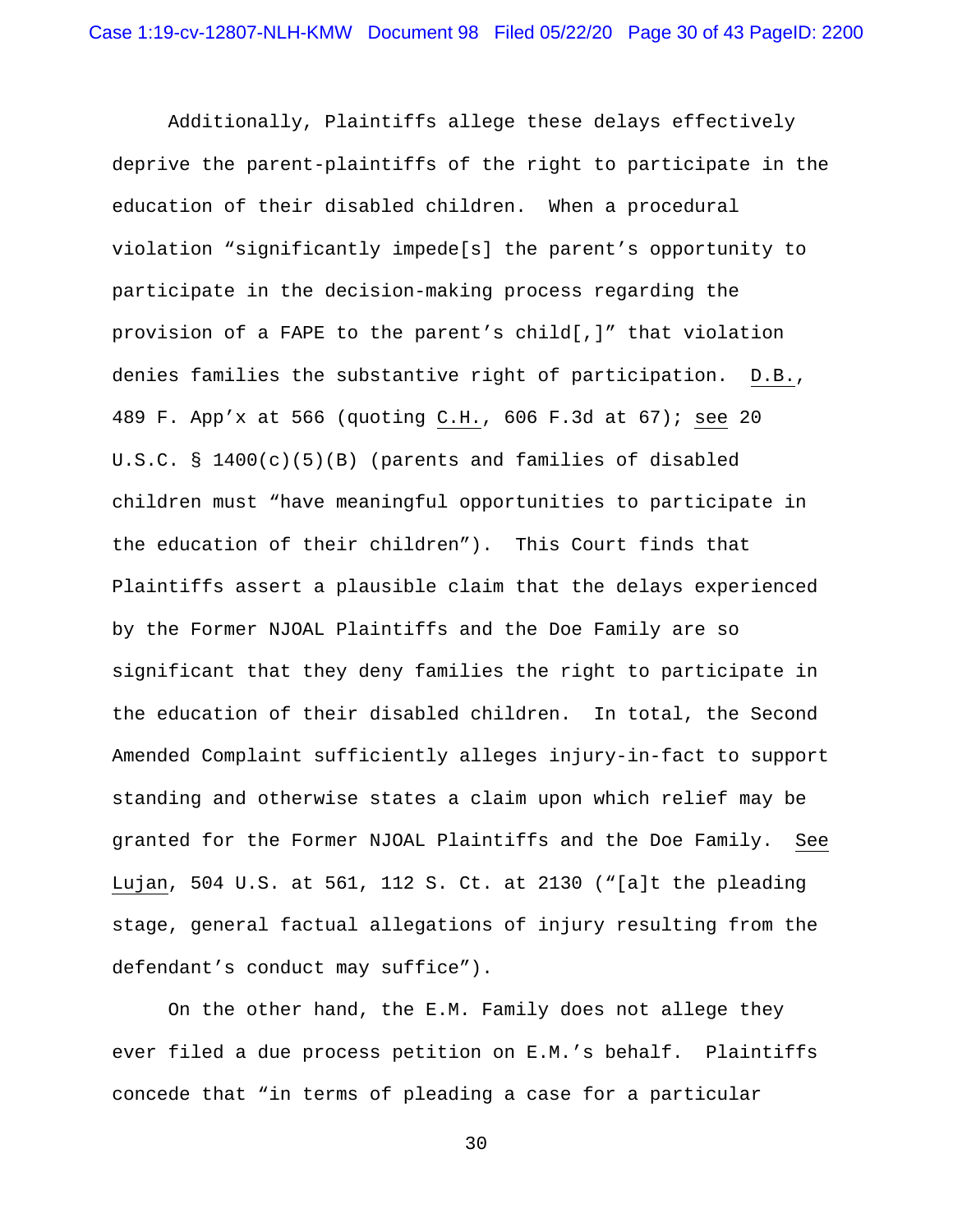plaintiff, you would have to show that there was a delay longer than 45 days not attributable to a request from the plaintiff or a specific reasonable delay from a LEA. You would have to exclude those times." (ECF No. 75, T44:10-18). Inherent in this argument is a concession that a viable plaintiff must have filed a due process petition in the first place, which was unduly delayed by the State. Because the E.M. Family does not allege they filed such a petition, they lack standing and must be dismissed from this action.

While Defendants do not challenge the remaining elements of standing - that any injury is fairly traceable to the challenged action of the Defendants, and that it is likely, as opposed to merely speculative, that the injury will be redressed by a favorable decision - because the Court has an independent obligation to ensure it may exercise jurisdiction over any particular action, it briefly addresses the remaining elements of the standing analysis. Wayne Land & Mineral Grp., LLC v. Delaware River Basin Comm'n, --- F.3d ---, 2020 WL 2530823, at \*3 (3d Cir. 2020) (quoting DaimlerChrysler Corp. v. Cuno, 547 U.S. 332, 340, 126 S. Ct. 1854, 164 L. Ed. 2d 589 (2006)) ("federal courts 'have an obligation to assure [them]selves of litigants' standing under Article III.'"). The Court is satisfied that the injuries suffered are traceable to Defendants, who are the ones perpetrating the harm Plaintiffs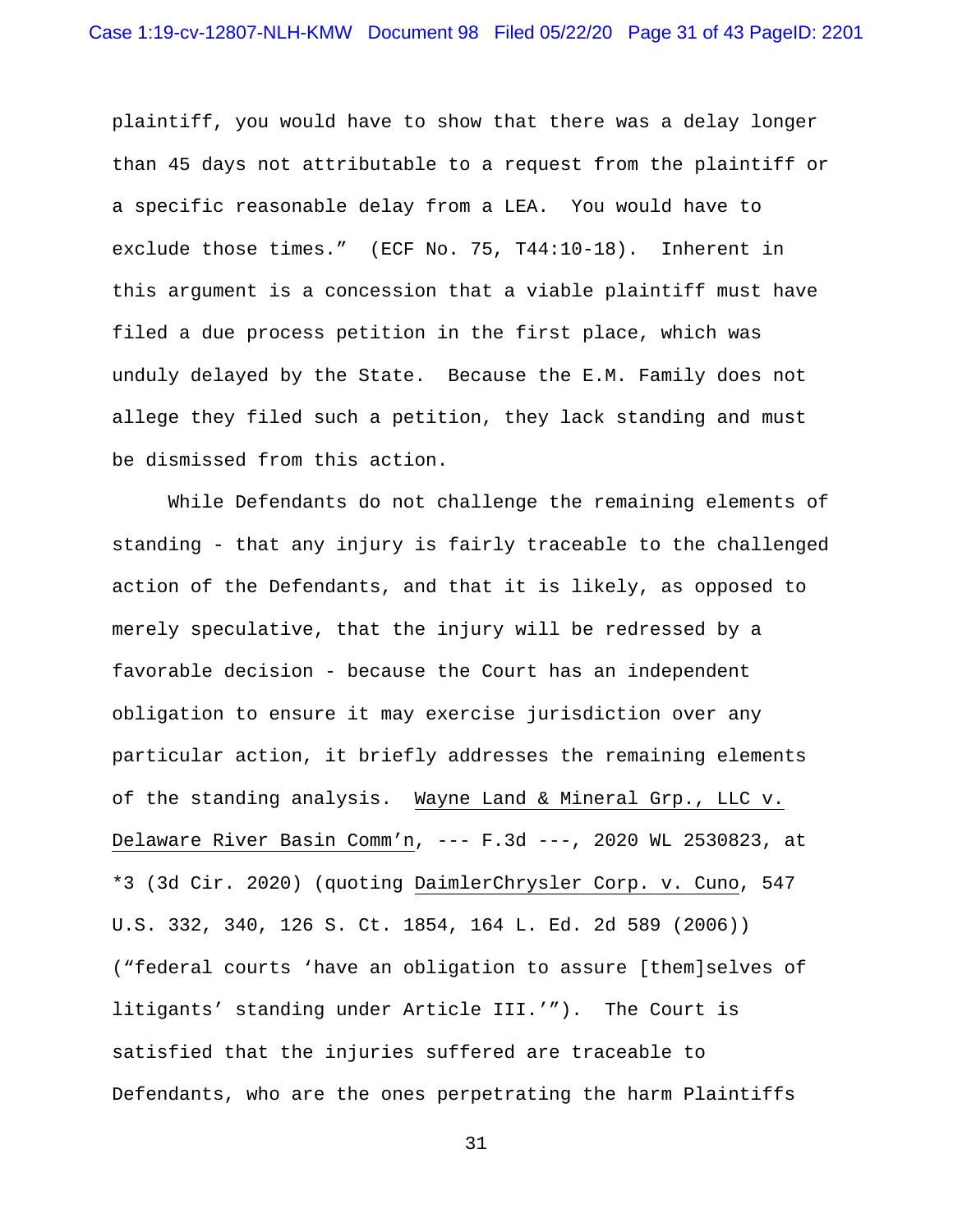allege. Additionally, the injuries alleged and the risk that they will reoccur may be redressed by this Court's resolution of the injunctive relief applications and § 1983 claims in Plaintiffs' favor. As such, the Court is satisfied that all Plaintiffs, except for the E.M. Family, have standing to proceed.

# b. The Doe Family Need Not Exhaust Their Administrative Remedies Before Proceeding

Separately, Defendants argue that the Doe Family lacks standing because they have not properly exhausted their administrative remedies. Plaintiffs direct this Court to its prior decision in J.A. in arguing that the Doe Family need not exhaust their administrative remedies under the circumstances presented.

"The doctrine of exhaustion of administrative remedies is well established in the jurisprudence of administrative law." Woodford v. Ngo, 548 U.S. 81, 88–89, 126 S. Ct. 2378, 2384–85, 165 L. Ed. 2d 368 (2006) (quoting McKart v. United States, 395 U.S. 185, 193, 89 S. Ct. 1657, 23 L. Ed. 2d 194 (1969)). "The doctrine provides 'that no one is entitled to judicial relief for a supposed or threatened injury until the prescribed administrative remedy has been exhausted.'" Id. (quoting McKart, 395 U.S. at 193). There are, however, exceptions to the exhaustion requirement.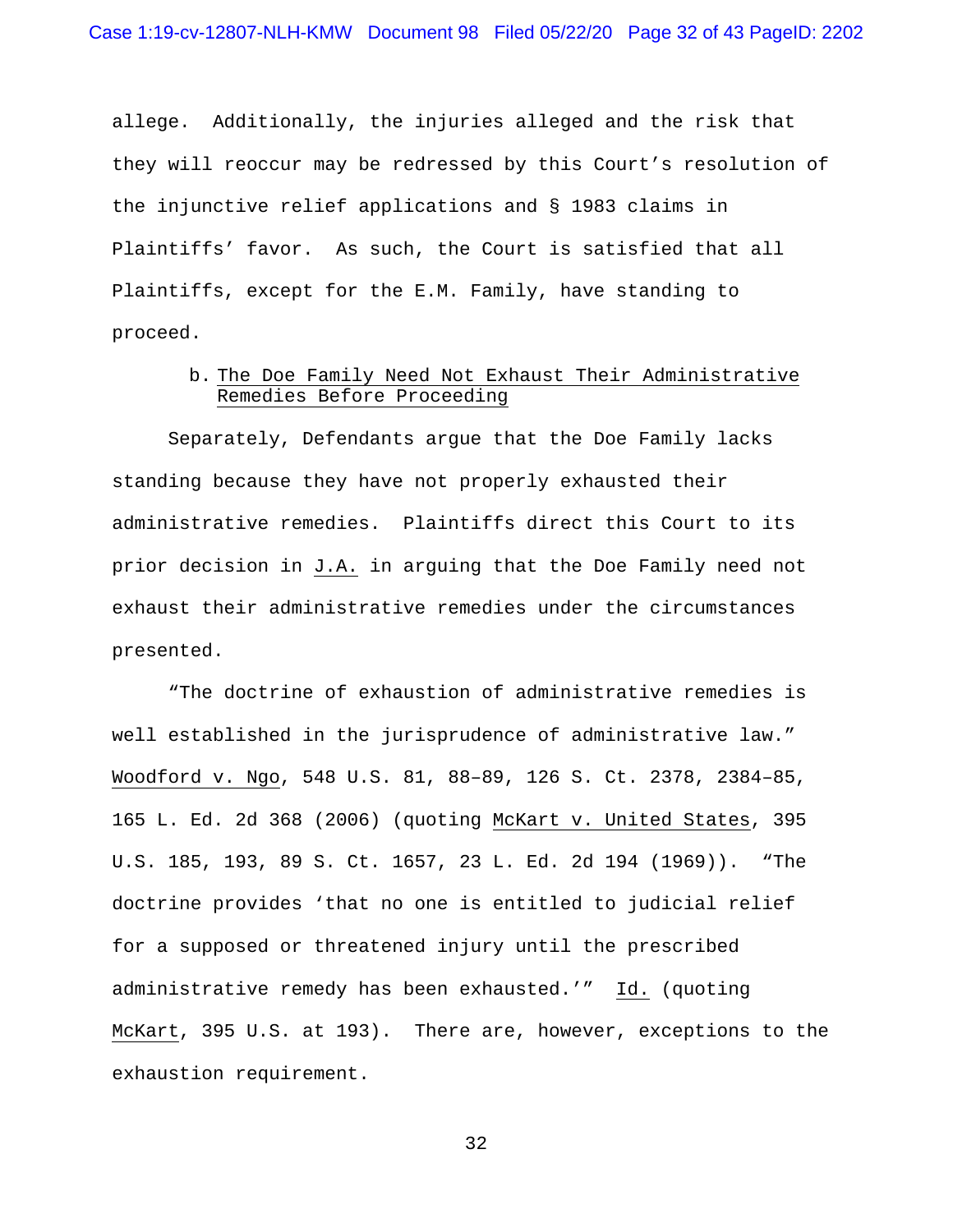In the IDEA context, the Third Circuit has held that claimants may "bypass the administrative process" (1) "where exhaustion would be futile or inadequate," (2) "where the issue presented is purely a legal question," (3) "where the administrative agency cannot grant relief," and (4) "when exhaustion would work 'severe or irreparable harm' upon a litigant[.]" Beth V. by Yvonne V. v. Carroll, 87 F.3d 80, 88–89 (3d Cir. 1996) (citations omitted). Plaintiffs may thus be excused from the pursuit of administrative remedies "where they allege systemic legal deficiencies and, correspondingly, request system-wide relief that cannot be provided (or even addressed) through the administrative process." Id. (citing Mrs. W. v. Tirozzi, 832 F.2d 748, 756-57 (2d Cir. 1987)). "To the extent that this exception merely flows implicitly from, or is in fact subsumed by, the futility and no-administrative-relief exceptions, we view it as among traditionally respected bases for a waiver of § 1415's exhaustion requirement." Id.

In Beth V, the plaintiffs claimed that the "safeguards to ensure timely and adequate resolution of complaints that were the object of the DOE regulations requiring complaint resolution procedures have failed on a system-wide basis and thus the sufficiency of the state's complaint procedures itself must be challenged." Id. Such are Plaintiffs' allegations in this action. Therefore, Beth V permits the Doe Family to proceed in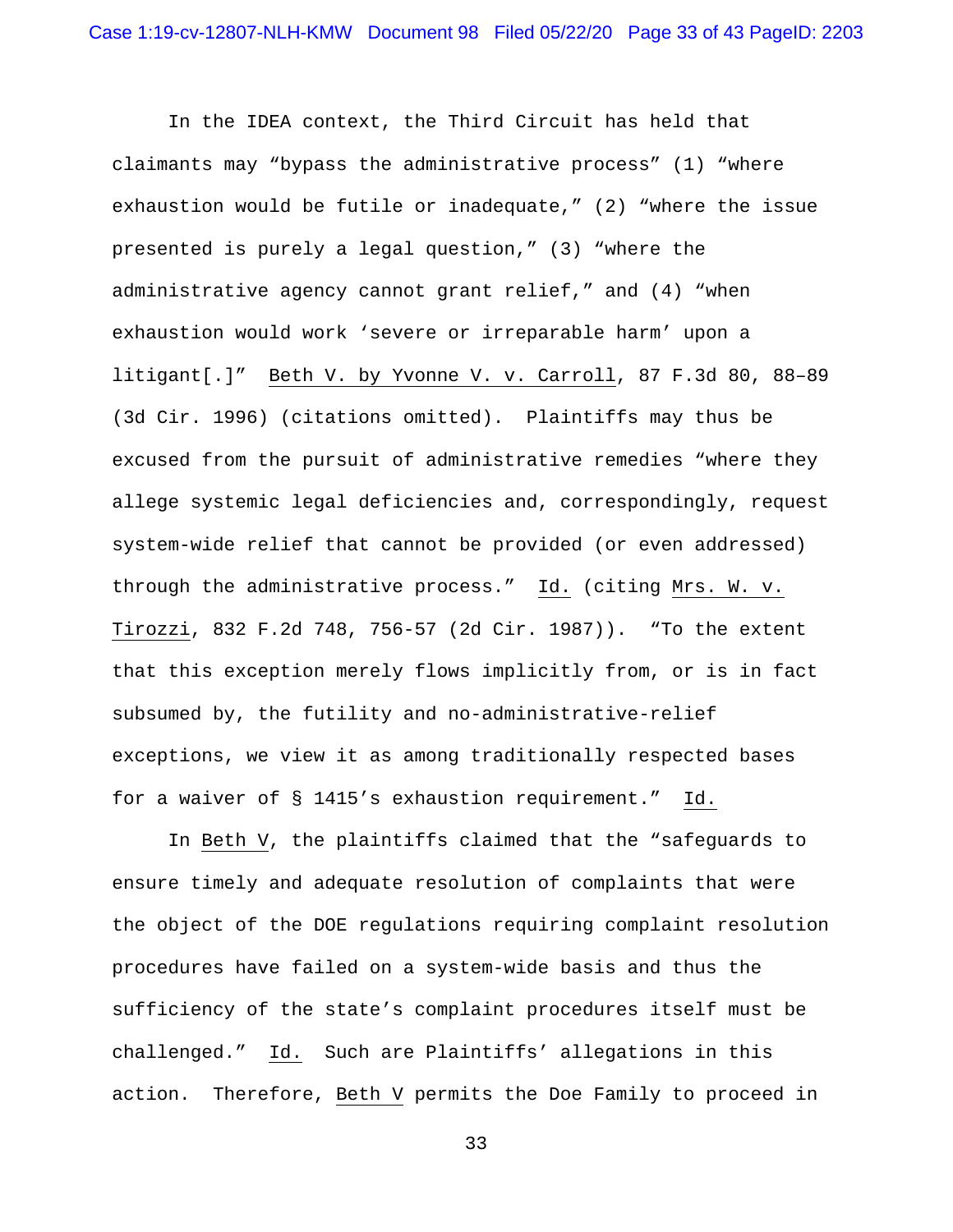this Court without first exhausting their administrative remedies. See Id.; J.A., 2019 WL 1760583, at \*7 (as this Court has held, "claims for violations of the 45 Day Rule . . . are not subject to the exhaustion requirement"); T.R. v. School District of Philadelphia, 223 F. Supp. 3d 321, 330 (E.D. Pa. 2016) (same); M.G. v. New York City Dept. of Educ., 15 F. Supp. 3d 296, 305 (S.D.N.Y. 2014) (same). As such, the Doe Family's allegations are of the type excepted from the exhaustion requirement and they have adequate standing to proceed.

#### c. Plaintiffs' Claims Are Not Moot

Having found that Plaintiffs have standing to proceed, the Court addresses next Defendants' argument that the Former NJOAL Plaintiffs' claims are moot because their due process petitions have been disposed of through the administrative process, leaving no live controversies left to litigate.

Courts "may only adjudicate actual, ongoing controversies." Honig v. Doe, 484 U.S. 305, 317, 108 S. Ct. 592, 98 L. Ed. 2d 686 (1988). Generally, a case becomes moot when the issues presented are no longer "live" or "the parties lack a legally cognizable interest in the outcome." Powell v. McCormack, 395 U.S. 486, 496, 89 S. Ct. 1944, 23 L. Ed. 2d 491 (1969). "A case might become moot if subsequent events made it absolutely clear that the allegedly wrongful behavior could not reasonably be expected to recur." United States v. Concentrated Phosphate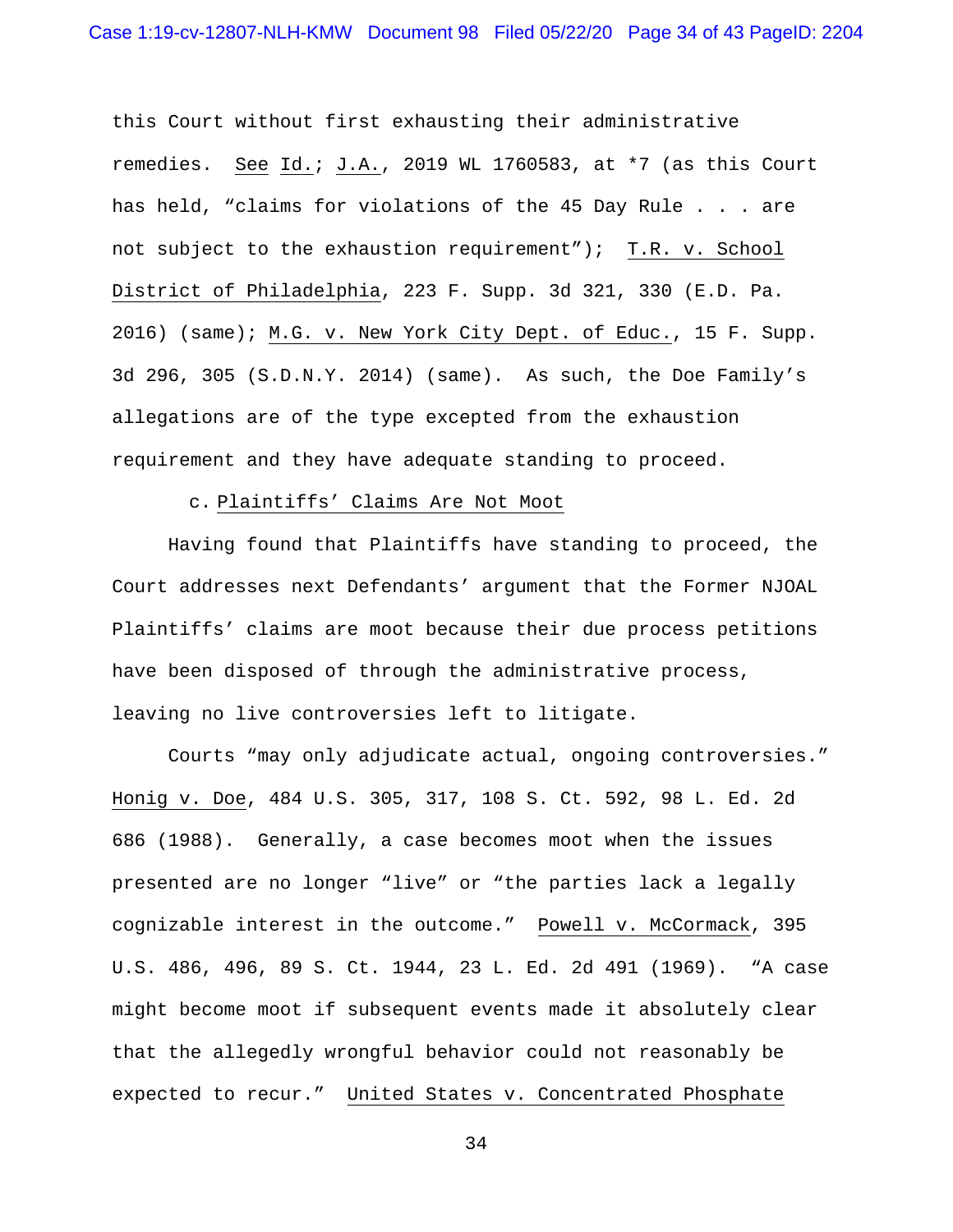Expert Ass'n, Inc., 393 U.S. 199, 203, 89 S. Ct. 361, 21 L. Ed. 2d 344 (1968).

"[W]hen a litigant is unable to meet the requirements of the general mootness inquiry, the litigant may invoke an exception to the mootness doctrine to gain judicial review." Hamilton v. Bromley, 862 F.3d 329, 335 (3d Cir. 2017) (quoting Chong v. Dist. Dir., I.N.S., 264 F.3d 378, 384 (3d Cir. 2001)). There are four exceptions to the mootness doctrine, one of which is relevant to this action: a claim is not moot if it is capable of repetition, yet evades review. Murphy v. Hunt, 455 U.S. 478, 482, 102 S. Ct. 1181, 71 L. Ed. 2d 353 (1982) (quoting Weinstein v. Bradford, 423 U.S. 147, 149, 96 S. Ct. 347, 46 L. Ed. 2d 350 (1975)).

The capable of repetition, yet evading review exception is "limited to the situation where two elements [combine]: (1) the challenged action was in its duration too short to be fully litigated prior to its cessation or expiration, and (2) there was a reasonable expectation that the same complaining party would be subjected to the same action again." Weinstein, 423 U.S. at 149. The "heavy burden of persuasion rests upon the party asserting mootness. Concentrated Phosphate, 393 U.S. at 203.

Where a plaintiff requests equitable relief, a mere showing that they maintain a personal stake in the outcome of the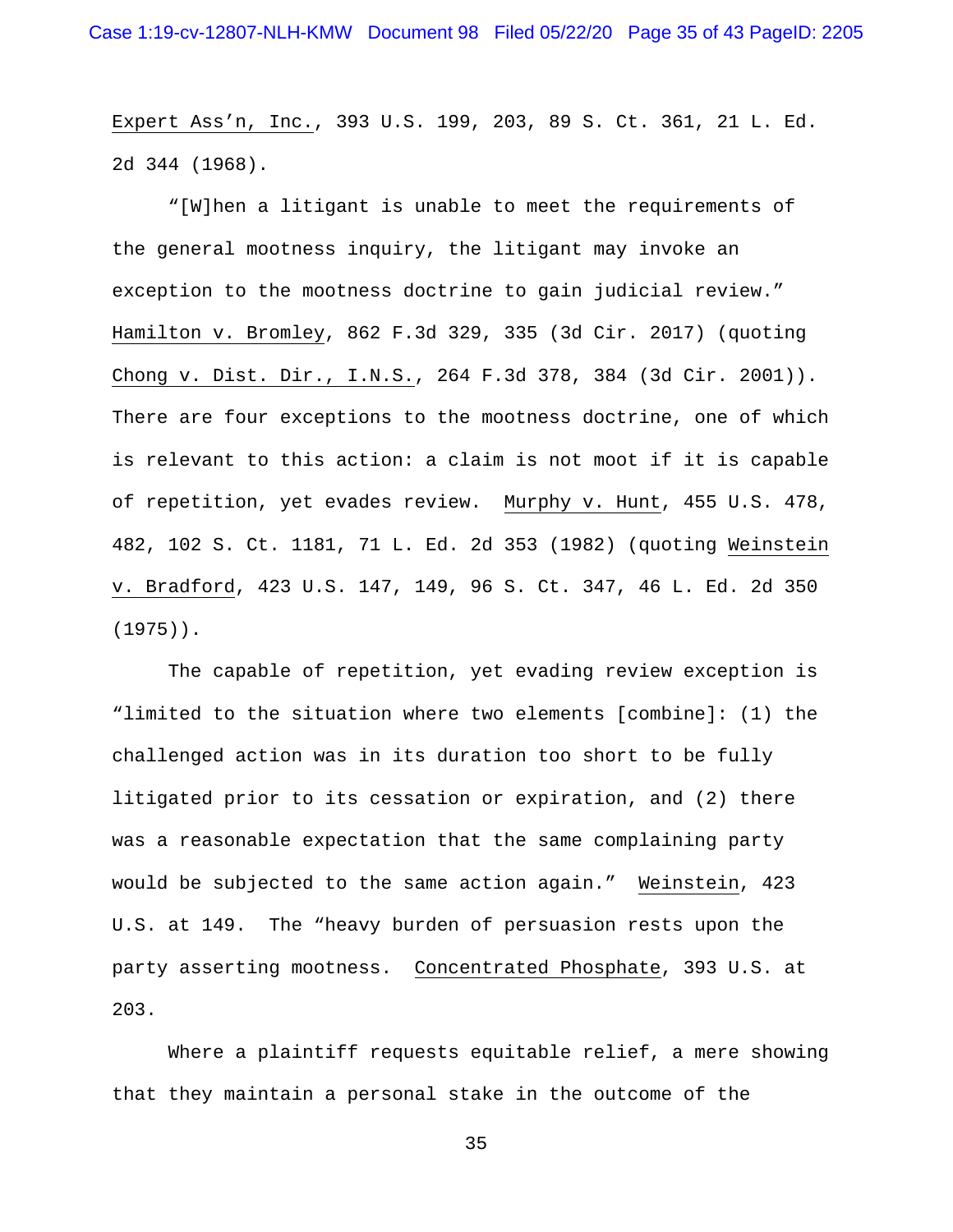controversy is insufficient. See City of Los Angeles v. Lyons, 461 U.S. 95, 101, 103 S. Ct. 1660, 75 L. Ed. 2d 675 (1983). Rather, a plaintiff must additionally demonstrate "an adequate basis for equitable relief" — that is, "[a] likelihood of substantial and immediate irreparable injury, and the inadequacy of remedies at law." O'Shea v. Littleton, 414 U.S. 488, 499, 502, 94 S. Ct. 669, 38 L. Ed. 2d 674 (1974); see also 13B Charles A. Wright, Arthur R. Miller & Edward H. Cooper, Federal Practice and Procedure § 3533.1, at 730 (3d ed. 2008) ("Mootness decisions are concerned in large part with the determination whether any effective purpose can still be served by a specific remedy." Where a plaintiff seeks an injunction, his susceptibility to continuing injury is of particular importance — "[p]ast exposure to illegal conduct does not in itself show a present case or controversy regarding injunctive relief . . . if unaccompanied by any continuing, present adverse effects.").

# 1. The Capable of Repetition, Yet Evading Review Exception Applies

## A. The Challenged Action Is Short In Duration

Parties challenging adequate enforcement of procedural safeguards in the IDEA context "easily satis[fy]" the first prong of the capable of repetition, yet evading review exception. See Sch. Comm. of Town of Burlington v. Dep't of Educ., 471 U.S. 359, 370, 105 S. Ct. 1996, 85 L. Ed. 2d 385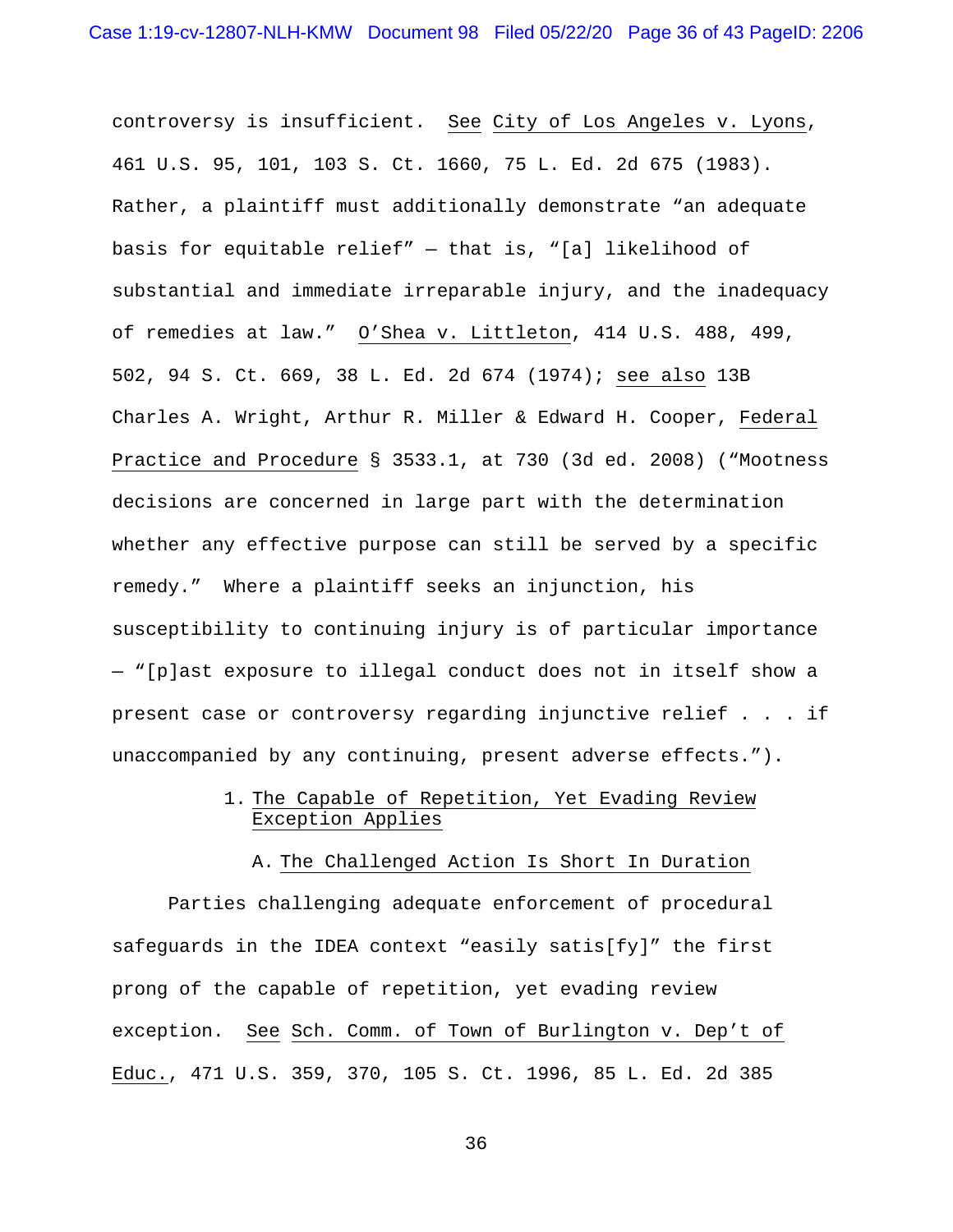(1985) ("[T]he [IDEA] review process is ponderous. A final judicial decision on the merits . . . will in most instances come a year or more after the school term covered by that IEP has passed"); see Nathan M. by & through Amanda M. v. Harrison Sch. Dist. No. 2, 942 F.3d 1034, 1040 (10th Cir. 2019) (citing Bd. of Educ. of Hendrick Hudson Cent. Sch. Dist., Westchester Cty. v. Rowley, 458 U.S. 176, 186, 102 S. Ct. 3034, 73 L. Ed. 2d 690 (1982)) ("Judicial review invariably takes more than nine months to complete, not to mention the time consumed during the preceding state administrative hearings"); Steven R.F. by & through Fernandez v. Harrison Sch. Dist. No. 2, 924 F.3d 1309, 1313 (10th Cir. 2019), as revised (June 12, 2019) (quoting Hunt, 455 U.S. at 482, 102 S. Ct. at 1183).

The Court finds that challenges to the adequacy of a state's compliance with the 45 Day Rule are inherently short enough in duration that such challenges may regularly escape judicial review. Therefore, the first prong of the capable of repetition, yet evading review analysis is satisfied.

B. The Challenged Conduct Is Capable of Repetition

The term "capable of repetition" has been defined as requiring "a 'reasonable expectation' or a demonstrated probability that the same controversy will occur involving the same complaining party." New Jersey Tpk. Auth. v. Jersey Cent. Power & Light, 772 F.2d 25, 32 (3d Cir. 1985) (quoting Hunt, 455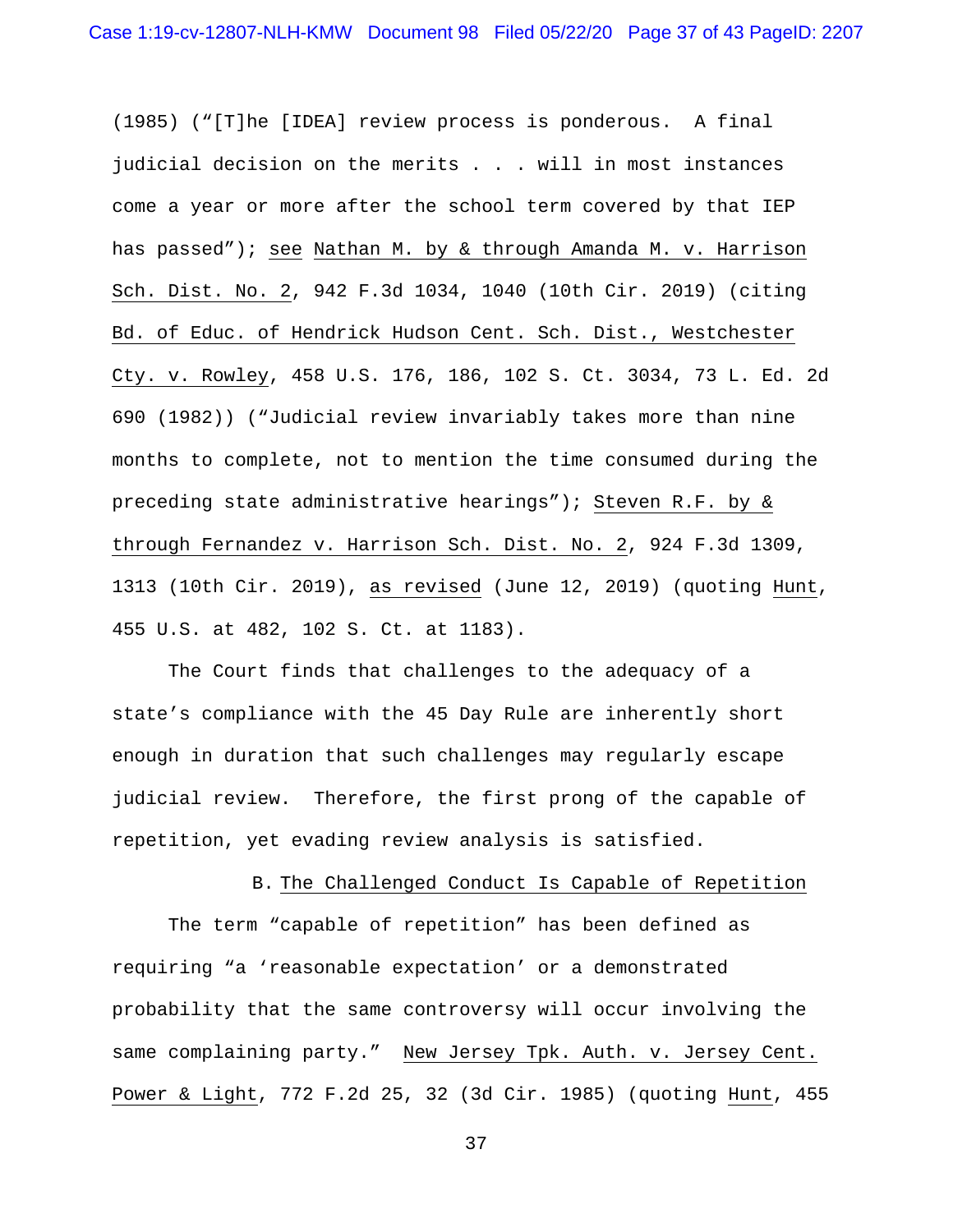U.S. at 482, 102 S. Ct. at 1183) (emphasis removed); United States v. Scarfo, 263 F.3d 80, 90 (3d Cir. 2001) (there must be "a reasonable likelihood that the same complaining party would be subjected to the same action again"). The Third Circuit has held that an act will not be found capable of repetition where the "conduct complained of was . . . necessarily predicated on the unique features of [a] particular series of [events]" and where the record reflects no likelihood that those same events will repeat. Hamilton, 862 F.3d at 336 (quoting New Jersey Tpk. Auth., 772 F.2d at 33).

In a pair of 2019 decisions in the IDEA context, the Court of Appeals for the Tenth Circuit found that, in order to satisfy the capable of repetition requirement, a plaintiff would have to allege that "[future] challenges [would] be of the same procedural nature" as those underlying the present action. Nathan M., 942 F.3d at 1042 (quoting Steven R.F., 924 F.3d at 1315). In Steven R.F., the Tenth Circuit explained that "[t]he capable-of-repetition exception in the IDEA context looks at the likelihood that the specific IDEA violations alleged will be repeated." Steven R.F., 924 F.3d at 1315.

Under the applicable standard, the Court is satisfied that the violations Plaintiffs allege are capable of repetition. Plaintiffs allege they anticipate filing additional due process petitions, either to remedy current shortcomings in the services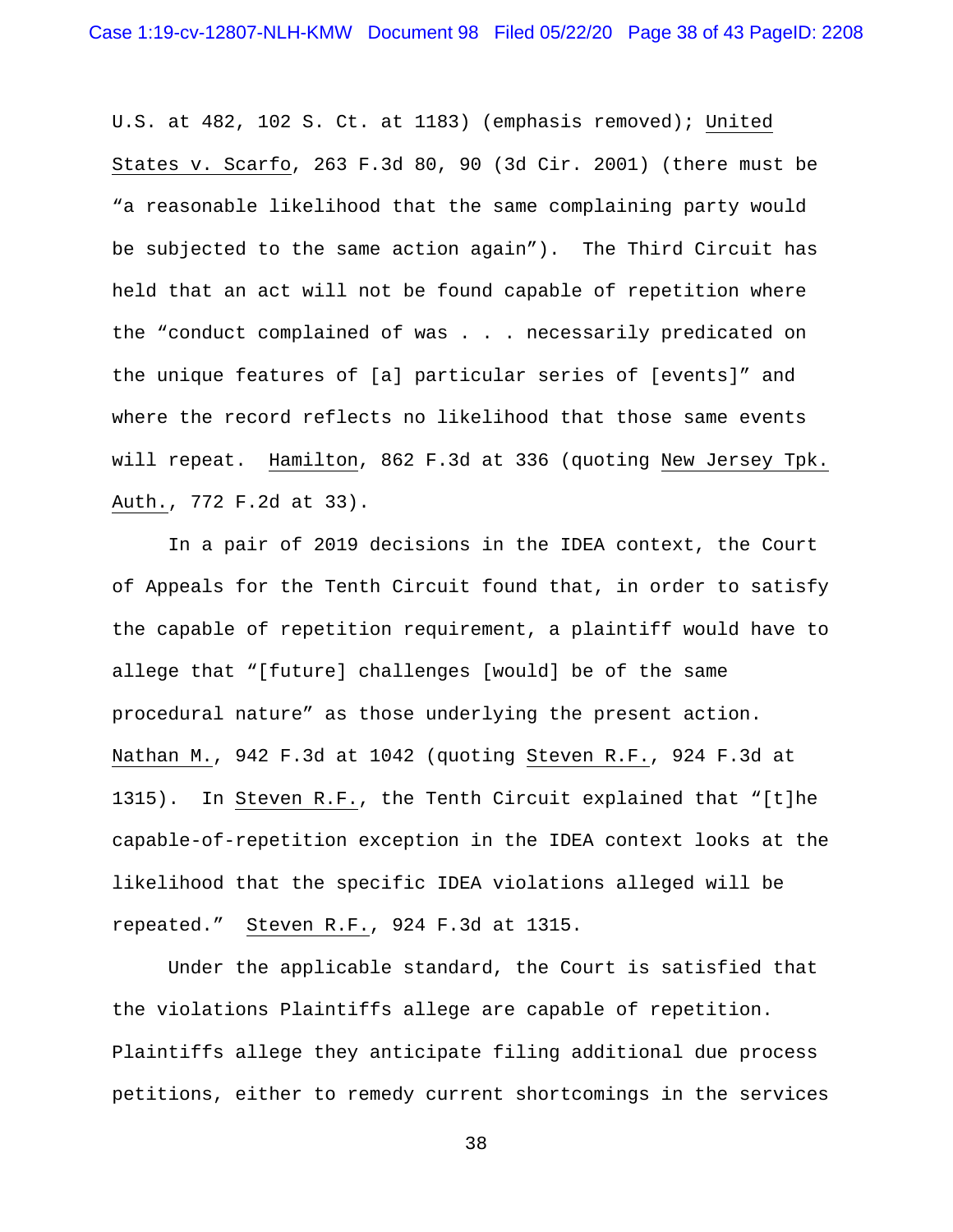being offered to them or to extend current programing for their children. Such would force Plaintiffs to file new due process petitions in, and expose Plaintiffs to, the same allegedly broken system that they now seek relief from. The Second Amended Complaint sufficiently alleges a reasonable likelihood that Plaintiffs will be exposed once again to the precise harm they now challenge. See Steven R.F., 924 F.3d at 1315; Nathan M., 942 F.3d at 1042. There is nothing unique about their experience or unique about the events that would compel a finding otherwise. See Hamilton, 862 F.3d at 336. Instead, the repetitive harm simply requires the filing of a new due process petition within a system that cannot properly accommodate it. As such, this Court is satisfied the matter is capable of repetition, and therefore is not moot.

#### d. Plaintiffs' Claims Against Repollet May Proceed

Defendants argue that all claims against Repollet must be dismissed because he is not subject to individual liability under either the IDEA or § 1983.

## 1. IDEA

A simple review of the complaint reveals that Plaintiffs do not pursue IDEA claims against Repollet. Instead, Plaintiffs pursue their IDEA claims solely against the NJDOE. (2AC at 79). The Court need not dismiss claims that have not been brought.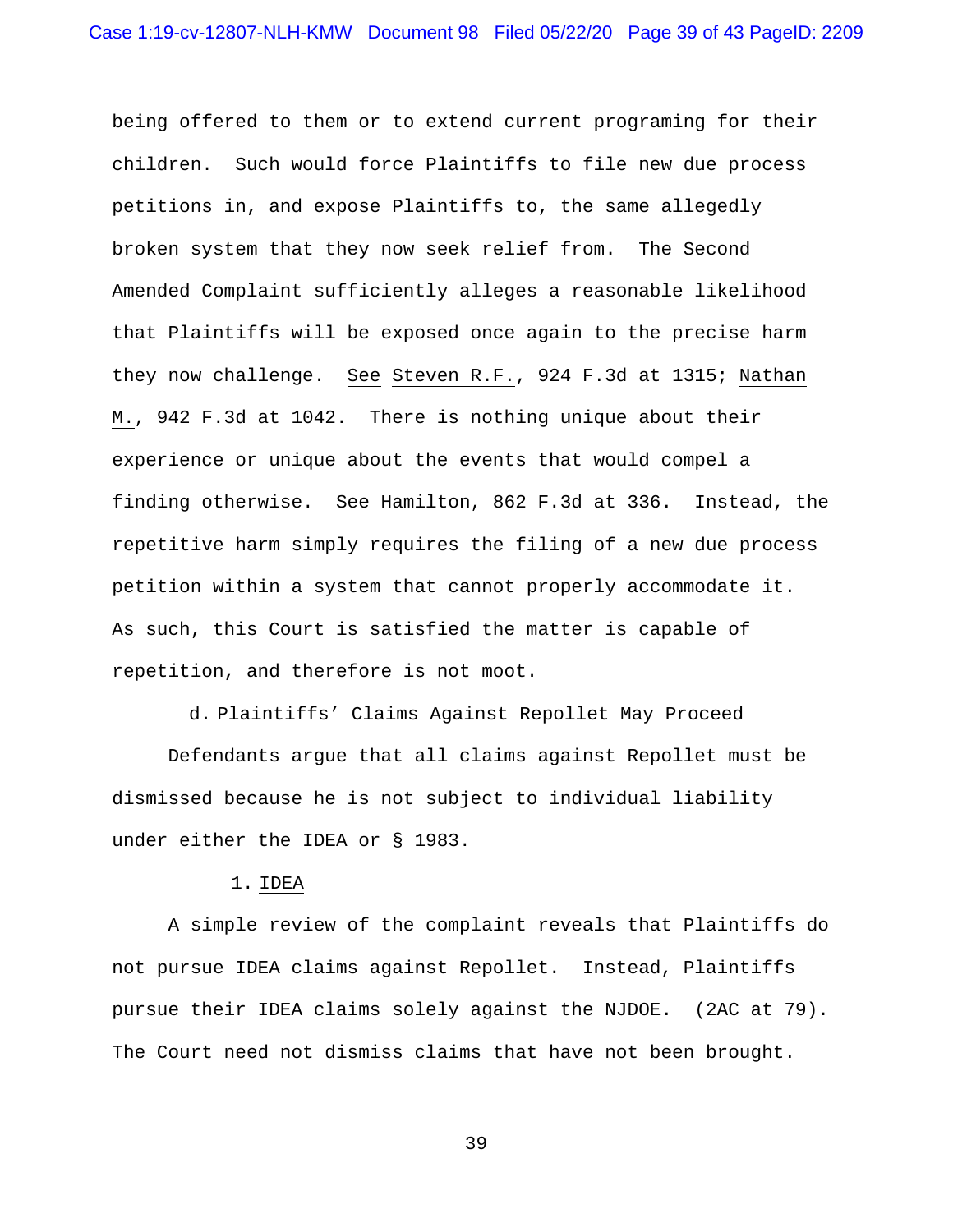# 2. § 1983

Defendants argue that Plaintiffs' § 1983 claim (1) is barred by the Eleventh Amendment, (2) that Repollet is not a person amenable to suit under § 1983, and (3) that the Doe Family cannot pursue a § 1983 claim in seeking relief for their IDEA claims.4 Plaintiffs counter that, because they seek only injunctive relief, Ex parte Young, 209 U.S. 123, 28 S. Ct. 441, 52 L. Ed. 714 (1908) permits their § 1983 claim to proceed. Plaintiffs are correct.

Under the landmark decision in Ex parte Young, a federal court, consistent with the Eleventh Amendment, "may enjoin state officials to conform their future conduct to the requirements of federal law, even though such an injunction may have an ancillary effect on the state[.]"  $Quern$  v. Jordan, 440 U.S. 332, 337, 99 S. Ct. 1139, 1143, 59 L. Ed. 2d 358 (1979). While the Eleventh Amendment generally divests federal courts of subject matter jurisdiction over suits brought by private parties against a state, three exceptions to the general rule apply. First, suits against state officials seeking prospective equitable relief for ongoing violations of federal law are not

<sup>4</sup> The Second Amended Complaint makes clear that Plaintiffs do not seek to use § 1983 as an alternative to their IDEA claim, which they pursue in count one of the Second Amended Complaint, but rather, as a supplemental claim seeking injunctive relief. Because the Court finds that the § 1983 claim may proceed, the Court need not address this argument further.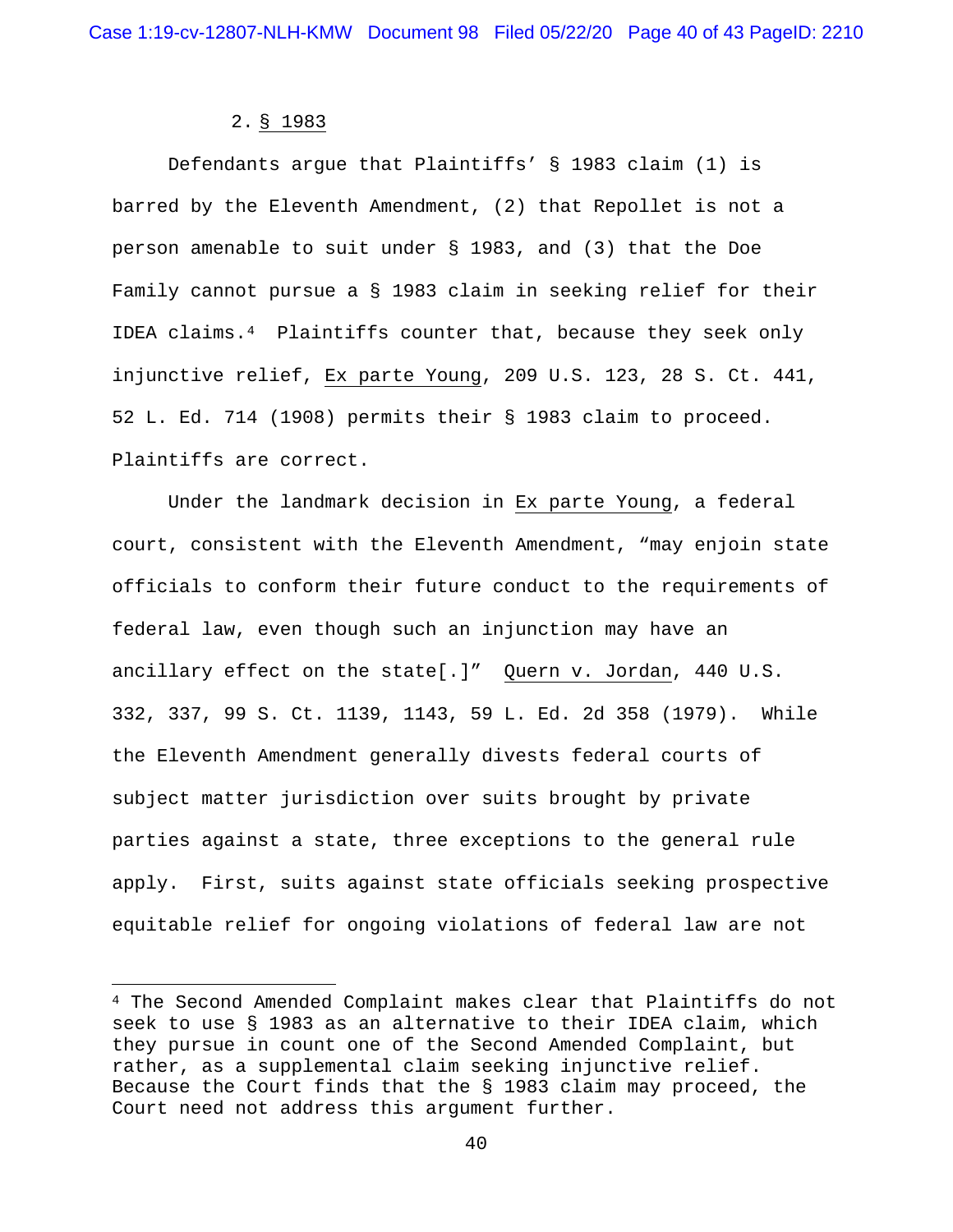barred by the Eleventh Amendment under the Ex parte Young doctrine. Pennsylvania Fed'n of Sportsmen's Clubs, Inc. v. Hess, 297 F.3d 310, 323 (3d Cir. 2002) (citing MCI Telecomm. Corp. v. Bell Atl. Pennsylvania, 271 F.3d 491, 502 (3d Cir. 2001); Ex parte Young, 209 U.S. at 159–60, 28 S. Ct. at 453–54). Second, a state may be sued directly if Congress has abrogated the state's immunity from suit through an unequivocal expression of its intent to do so and pursuant to a valid exercise of its powers. See Seminole Tribe of Fla. v. Fla., 517 U.S. 44, 54-55 116 S. Ct. 1114, 134 L. Ed. 2d 252 (1996). Finally, individuals may sue a state that has properly waived its sovereign immunity and consented to suit. Id.

"In determining whether the Ex parte Young doctrine avoids an Eleventh Amendment bar, the Supreme Court has made it quite clear that 'a court need only conduct a straightforward inquiry into whether [the] complaint alleges an ongoing violation of federal law and seeks relief properly characterized as prospective.'" Hess, 297 F.3d at 324 (quoting Verizon Maryland, Inc. v. Public Service Commission of Maryland, 535 U.S. 635, 645, 122 S. Ct. 1753, 1760, 152 L. Ed. 2d 871 (2002)).

In this case, the Second Amended Complaint clearly alleges an ongoing violation of federal law, more specifically New Jersey's non-compliance with the IDEA's 45 Day Rule. At least one other court has found that an action seeking injunctive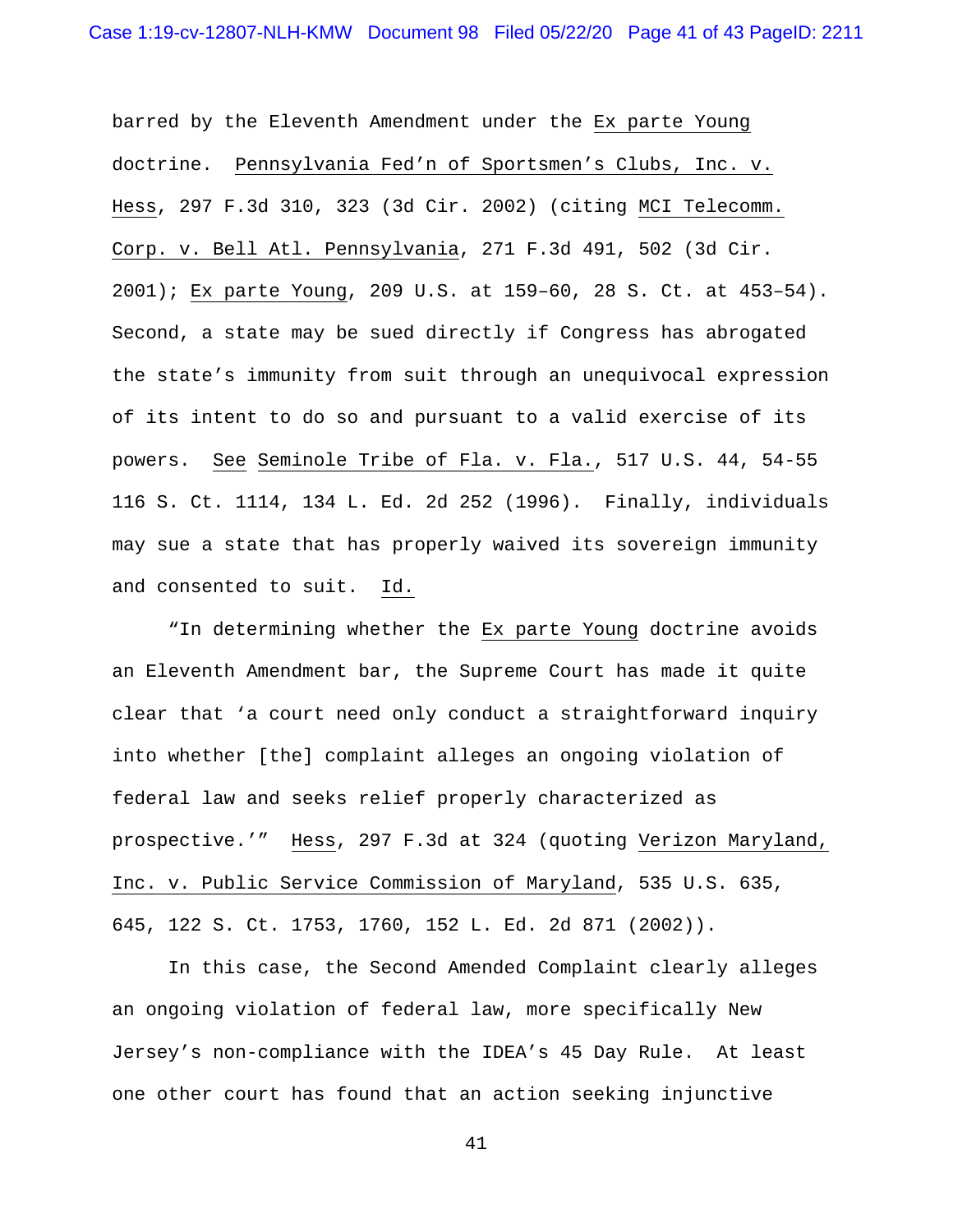relief against a state governor and state superintendent of education for a state's alleged failure to comply with the IDEA fell "squarely within the traditional bounds of the Ex parte Young doctrine[.]" Marie O. v. Edgar, 131 F.3d 610, 616 (7th Cir. 1997). This Court agrees, and therefore, will permit Plaintiffs' § 1983 claim to proceed.

#### **CONCLUSION**

The Court issues this Opinion in the midst of a worldwide pandemic. Much of New Jersey lies in or near one of our nation's epicenters of this plague. Our Governor has issued stay-at-home orders and closed the public schools. Parents are struggling to balance the demands of work at home and the education of their children. School administrators and teachers, dedicated to their students and their calling, strive mightily on a daily basis to deliver meaningful content outside their familiar classrooms so that students may continue to progress or at least not regress. We are reminded of how precious time is, and how, once lost, it can never be recovered.

And so philosophers, mental health professionals, pundits and politicians alike, all of various stripes, have asked us in this crisis to reflect on what our priorities as individuals, families, and as a society as a whole ought to be. There should be no controversy in this case or otherwise that the education of a child – indeed all children – should be at the top of that